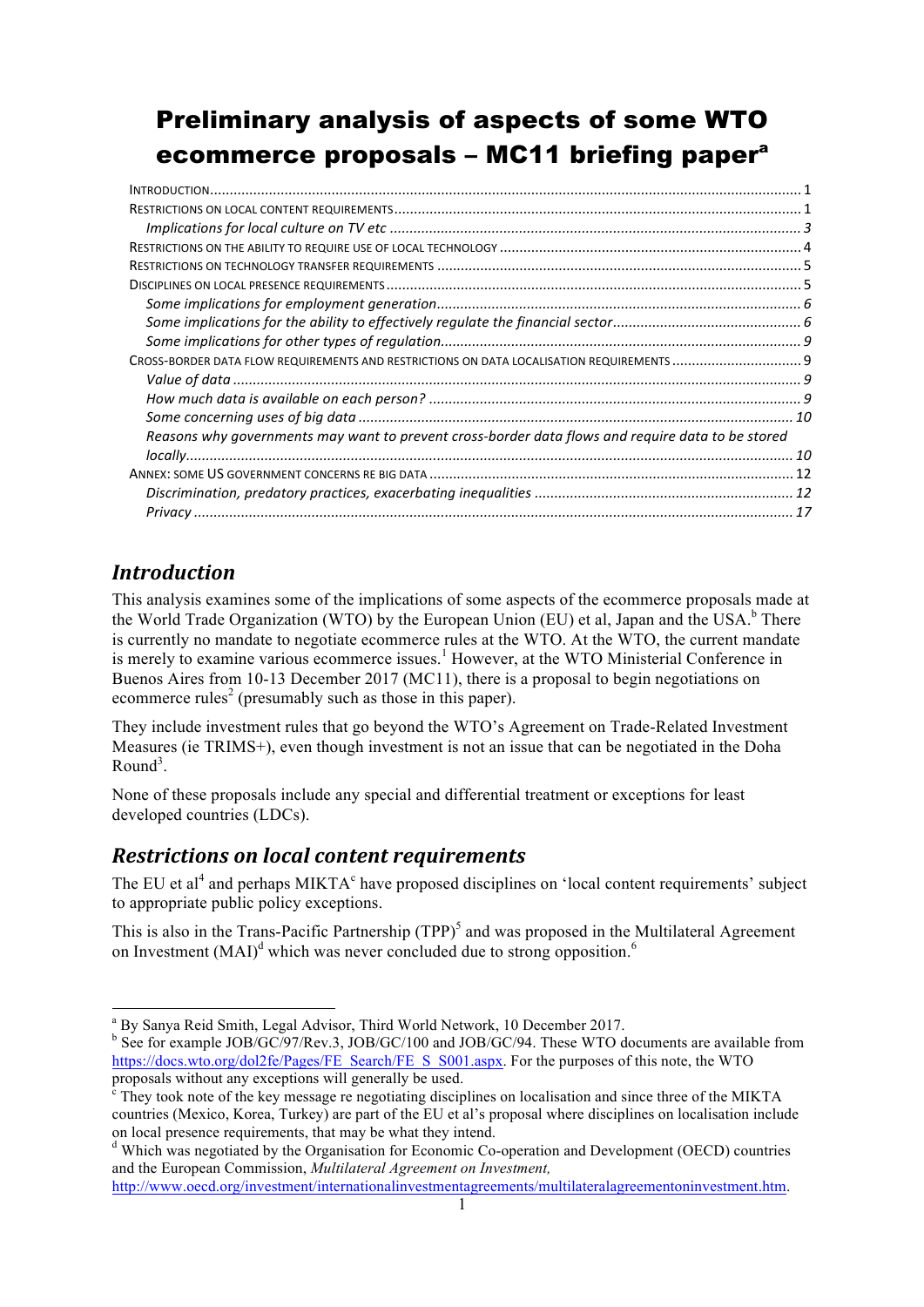'local content' has not been defined in their proposals. An expert on international investment agreements (IIAs) notes that 'Domestic content can be interpreted broadly as covering measures that can be satisfied through domestic expenditures on labor, services, and/or goods. . . In particular, as can be seen in the excerpt from the Japan-Mongolia FTA, IIAs often contain (1) restrictions on requirements to use local providers of goods; (2) restrictions on requirements to use local providers of services; and (3) restrictions on targets for "domestic content". In order for "domestic content" to have any meaning in the treaty, it is arguable that it goes beyond use of domestic goods and services, and also prohibits targets on use of domestic labor or other expenditures.'<sup>7</sup>

If this covers both goods and services, then this is more restrictive than TRIMS, because TRIMS only applies to goods. $^e$  Even if it only applies to goods, it is TRIMS+ because:

- It does not have the transition period that least developed countries (LDCs) at the WTO still have for TRIMS<sup>8</sup>. For example under WTO rules, an LDC can still require that a hotel (whether operated by a foreign or local company) buy its food, towels and sheets from local companies; but this would not be possible under this proposal which does not include any exceptions for LDCs.
- It does not allow for developing countries to have another transition period for TRIMS (which is being negotiated at the WTO<sup>9</sup>).
- 'The TRIMs Agreement incorporates exceptions in the GATT, including the GATT's general exceptions, an exception for government procurement, and certain flexibilities for developing countries<sup>'10</sup> Will these WTO exceptions apply to these proposed ecommerce rules?

'According to British Petroleum (BP) and Anglo American, for example, they spent an estimated 87% and 64%, respectively, of total value created on suppliers in 2014. These expenditures dwarf tax and royalty payments which, for BP and Anglo American, amounted to 2% and 11%, respectively. These figures help explain why governments are increasingly seeking to require or encourage extractive industry firms to purchase goods and services from domestic providers.<sup>11</sup> If agreed to, these TRIMS+ proposals would mean that benefits such as those outlined below would not be available to WTO Members, unless relevant exceptions are agreed:

'Studies have shown that TNC affiliates in developing countries tend to buy the bulk of their inputs from their parents or other associated suppliers and hence generate few domestic linkages . . . Local content requirements, therefore, may force TNCs to identify nascent local capabilities and provide them with know-how and technology. . . A number of theoretical and empirical studies have shown local content requirements to have welfare-improving and favourable developmental effects for host countries. . . Balasubramanyam (1991) argues that the dynamic benefits resulting from local content requirements such as the development of local supplier capabilities far outweigh the short-run welfare loses that they may impose. . . Lahiri and Ono (1998) develop a partial equilibrium model of an oligopolistic industry and show that local content requirements imposed on foreign firms increase employment in host countries.<sup>12</sup>

For example 'When oil was first discovered offshore in 1969, Norway did not have the expertise to supply offshore oil rigs. But within roughly thirty years, companies were sourcing more than 50% of capital inputs and more than 80% of operations and maintenance inputs from Norwegian firms. The acquired expertise has also enabled Norwegian firms to expand into export markets, with exports comprising nearly half of their sales by the early 2000s. Norway achieved these results through a mix of various measures. In 1972, for example, Norway passed the Royal Decree, requiring all operations to source from Norwegian companies unless the Norwegian suppliers were not competitive in terms of quality, service and price. The 1985 Petroleum Act further stipulated local content provisions to be used when allocating licenses in the North Sea. As a result of these measures, Norway provided preferential treatment to Norwegian companies in all bidding rounds between 1974 and 1994. . . It is estimated that in 2014 the oilfield services industry was one of the largest contributors to the Norwegian economy with 1,100 companies employing 122,000 people.<sup>13</sup>

e Eg under existing TRIMS rules, an American television (TV) station in Turkey cannot be required to buy Turkish television screens for its offices.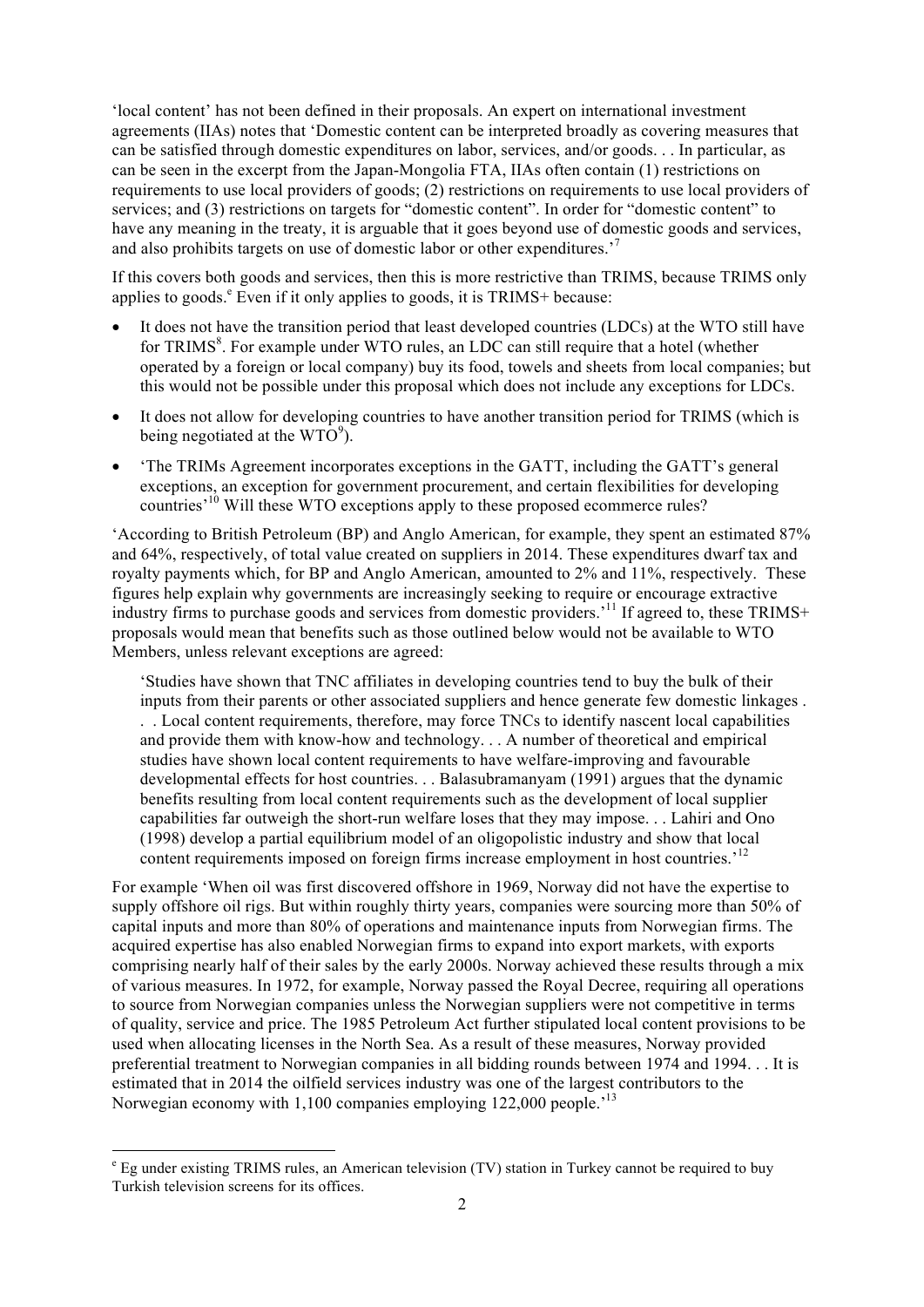In addition, even restricting requirements to use local goods/services may be interpreted more broadly, for example: 'As suggested in at least one arbitral decision, IIA provisions preventing requirements on investors to use or accord a preference to local providers of goods or services may prohibit measures requiring R&D, headquarters, or other operations to be located in the host country' or education and training.<sup>1</sup>

Furthermore, in the Mobil v NAFTA case, the investor-to-state dispute settlement (ISDS) 'tribunal seemed to equate domestic expenditures on services (even intra-firm expenditures) with purchase or use of services from local providers.<sup>15</sup>

## **Implications for local culture on TV etc**

If the restrictions on local content apply to services (eg requiring a foreign hotel to use local cleaning/ accounting/advertising companies), this may prevent WTO Members from requiring television stations to broadcast locally made programs for a certain number of hours per day, unless it is covered by 'appropriate public policy exceptions'. These kinds of local content requirements in television (TV), radio, cinemas and in advertising<sup>f</sup> are used by a number of WTO Members (such as Australia and Malaysia<sup>g</sup>) to ensure that local culture and languages are reflected in these media instead of US TV programs which are often cheaper due to the large audience in the USA covering the costs of production, eg:

In submissions to the Australian government in the lead-up to trade negotiations, Australian government film agencies<sup>16</sup> noted that

'If subject only to commercial considerations, many local cultural industries would be quickly replaced by those from countries with greater financial muscle due to their multinational presence, market dominance and significantly larger populations. In particular, the United States dominates global trade in cultural goods and services.

Australia's demographics and isolation are inescapable realities that mean our domestic audience base alone cannot sustain the arts, entertainment and audio-visual industries, therefore these will always need indirect and direct Government support.

"Government support for the sector is therefore provided in areas of greatest market failure those links in the value chain where activity would not occur, or would fall to levels likely to threaten industry sustainability in the absence of subsidy." . . .Australia's unique demographic and geographic position dictate that market forces alone are rarely sufficient to allow cultural organisations and individuals to be fully self-sufficient. This is due to the inability of cultural industries to generate advertising revenue from a limited domestic market to recoup costs and sell cultural services.'<sup>17</sup>

These concerns extend to advertising as well. For example 'important social and cultural benefits accrue to the community from the television commercials quota:

- Commercials are cultural products and contribute to the overall Australianness and character of the television viewing experience;
- The production sector for commercials substantially overlaps and is interdependent with the production sector for film and television. Total deregulation of the commercials sector will have a significant impact on the capacity of the production industry to produce Australian films and television programs;<sup>18</sup>

Requirements to have locally made programs on TV and radio and a certain number of days showing locally made films in cinemas/year have been a politically sensitive issue in a number of countries.

f Since producers of TV programs often make advertisements as well and cross-subsidise their production of dramas, comedies, documentaries etc from the revenue they make from making commercials, see below. <sup>g</sup> Eg in Malaysia 'Eighty percent of TV programming must originate from local production companies owned by ethnic Malays and 60 percent of radio programming must be of local origin.' Office of the United States Trade Representative, *2015 National Trade Estimate Report on Foreign Trade Barriers,* https://ustr.gov/aboutus/policy-offices/press-office/reports-and-publications/2015/2015-national-trade-estimate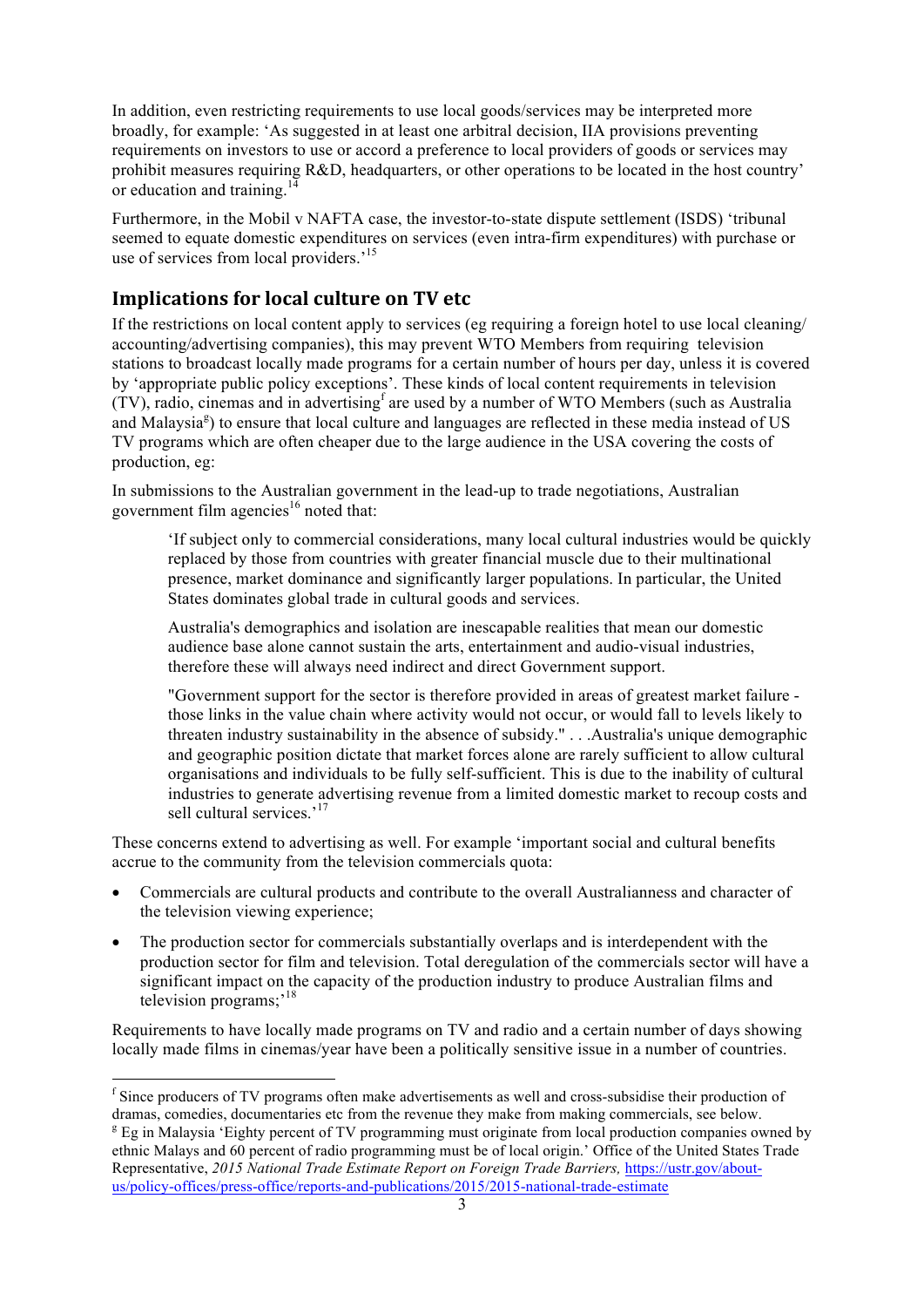For example:

- Korea, had a requirement for cinemas in Korea to show Korean movies for 146 days each year which has helped the Korean film industry to grow to its current strength.<sup>19</sup> However it was a controversial precondition to even start its USFTA negotiations that this had to be halved to only 73 days/year<sup>20</sup> (so that American movies could make more money in Korea by being shown in Korean cinemas for more days/year). U.S. movie producers and distributors then wanted a further reduction in the number of days Korean cinemas can be required to show Korean movies during the negotiations.<sup>21</sup> In 2016, 'In Korea, foreign programs may not exceed 20 percent of terrestrial TV or radio broadcast time or 50 percent of cable or satellite broadcast time determined on a semi-annual basis. Within those overall quotas, Korea maintains annual quotas that further limit broadcast time for foreign films to 75 percent of all films for terrestrial broadcasts and 80 percent for cable and satellite broadcasts. Foreign animation is limited to 55 percent of all animation content for terrestrial broadcast and 70 percent of all animation content for cable and satellite broadcasts. Foreign produced popular music is limited to 40 percent of all music content. Another quota, applied on a quarterly basis, limits content from any one country to 80 percent of the quota available to foreign films, animation, or music.<sup> $22$ </sup>
- it was a campaign promise in New Zealand to have local content on TV, but when the party was elected, it was told it was not possible because of its services commitments at the WTO. The New Zealand Prime Minister said 'We have unilaterally disarmed ourselves on trade but very few others have been so foolish. We're now left with perfectly legitimate calls for local content and people saying 'You can't do that because of GATS'.<sup>23</sup>

# *Restrictions on the ability to require use of local technology*

The USA's ecommerce proposal includes a TRIMS+ proposed ban on requirements to use local technology.<sup>24</sup> This is something the US has recently included in the investment chapter of its free trade agreements such as the Trade In Services Agreement  $(TISA)^{25}$  and the TPP<sup>26</sup> as well as being in the USA's 2012 Model Bilateral Investment Treaty  $(BIT)^{27}$ . However in TISA, the TPP and the US Model BIT, this was on a negative list basis and there were also a few partial general exceptions. The USA's ecommerce proposal at the WTO on this issue has no exceptions whether general or scheduled for each country (unlike some of its other proposed rules in the same document).

This proposal is a restriction on performance requirements. 'Performance requirements are stipulations, imposed on investors, requiring them to meet certain specified goals with respect to their operations in the host country. They are and have been used by developed and developing countries . . . to enhance various development objectives.'<sup>28</sup> Eg they can include requirements that foreign investors must buy inputs or employ locals from the country they are investing in (the 'host country') in order to maximise the benefits of the foreign investment for the host country's economy and society including job creation, linkages to the local economy and diversification.<sup>29</sup> Other performance requirement 'policy aims include establishing and deepening linkages between foreign investment and the domestic economy that will promote domestic development; building local skills, capacity and employment; encouraging specific types of activities such as research and development (R&D) in the host country; securing domestic support for policies such as encouraging deployment of renewable energy; and promoting technology exchange between foreign and domestic companies.<sup>30</sup>

In the context of similar performance requirements in IIAs, an expert noted that 'Although only a minority of IIAs contains express restrictions on performance requirements, those IIAs have deep and broad impacts.'<sup>31</sup>

Restrictions on performance requirements can also undermine the ability to achieve the Sustainable Development Goals (SDGs).<sup>32</sup>

If accepted, this proposal would prevent WTO Members (eg Mauritius) from requiring companies **from any country** to buy and use Mauritian technology. This proposal seems to be aimed at policies such as China's which was seen as an indirect local content requirement. China developed its own WLAN standard and for devices sold in China to gain access to public networks in the country, they must support this standard which is owned and controlled by a group of China-based chipset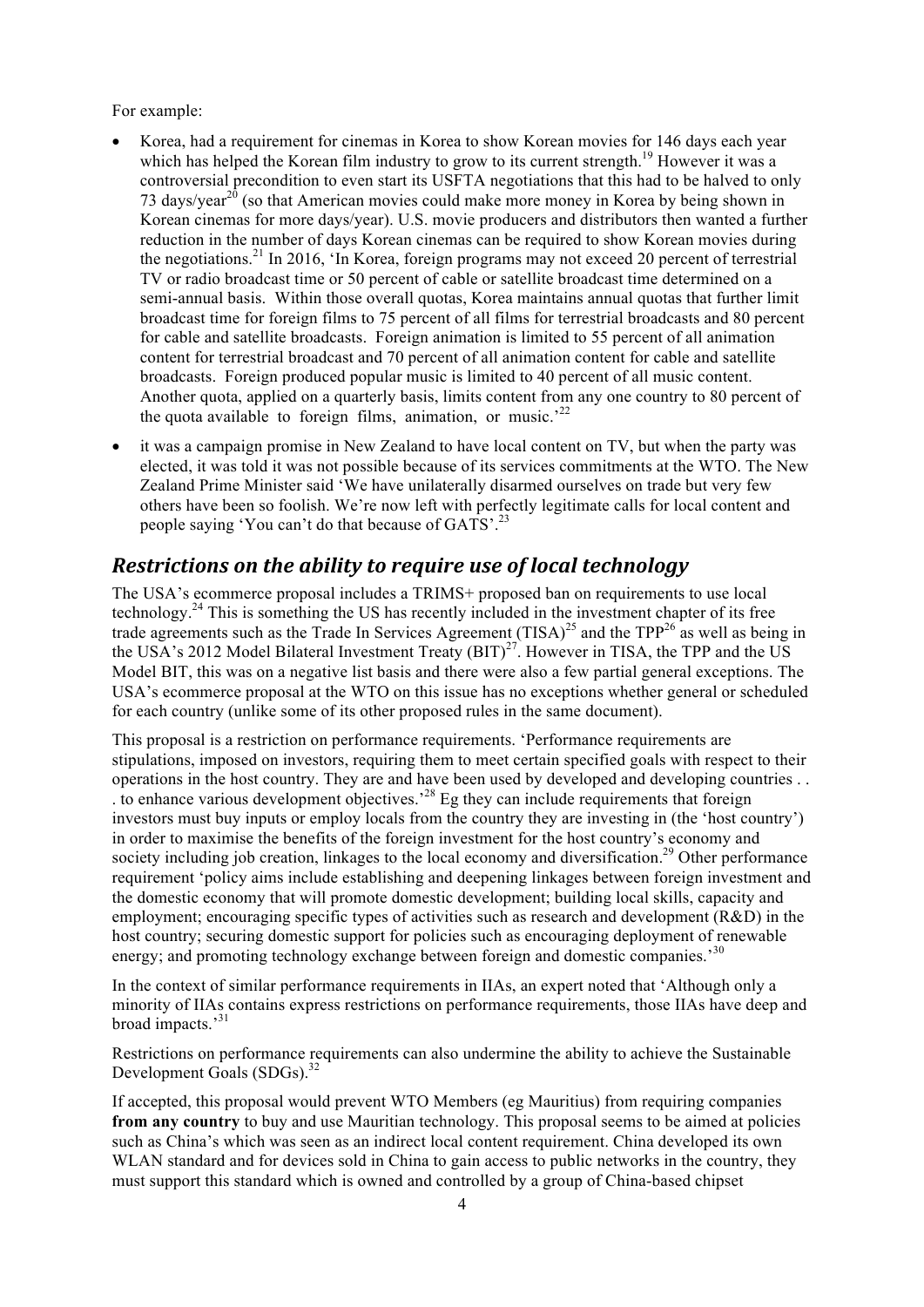manufacturers. Therefore 'the U.S. government, and industry saw this as a ploy to force companies to purchase chips from domestic Chinese manufacturers.<sup>33</sup> Direct requirements for locally made products as inputs are currently prohibited for WTO member countries (except LDCs) and this proposal would restrict WTO Members from following China's example and circumventing this by requiring the use of local technology instead.

## *Restrictions on technology transfer requirements*

The USA's WTO ecommerce non-paper proposes a TRIMS+ **total ban** on technology transfer requirements for companies **from any country**. <sup>34</sup> Whereas restrictions on technology transfer in the TPP's investment chapter<sup>35</sup> and US Model BIT<sup>36</sup> are on a negative list basis and with some general partial exceptions. The USA's ecommerce proposal at the WTO on this issue has no exceptions whether general or scheduled for each country (unlike some of its other proposed rules in the same document).

In 1989, of 31 developing countries studied, 11 had technology transfer requirements.<sup>37</sup>

An example of a technology transfer requirement is in Taiwan where 'In some cases, the government gave approval for investment on the condition that the TNC help its domestic suppliers to upgrade their technology'.<sup>38</sup> Similarly Norway developed expertise in supplying offshore oil rigs (see above) via various performance requirements including that 'The licenses also included provisions requiring the transfer of skills and technologies to Norway's infant domestic petroleum industry.'<sup>39</sup>

Local content rules had been a way of obtaining technology transfer in the past.<sup>h</sup> A famous example is the Singer Sewing Machine Company which was allowed into Taiwan in 1964 on condition that Singer must buy 80% of the parts for the sewing machines from Taiwanese companies within one year.<sup>40</sup> To achieve this, the company offered training seminars, provided standard blueprints to its parts producers, supplied them with tools and fixtures, and gave technical assistance and by 1967 Singer's exports used all locally made parts except needles for its straight stitch model.<sup>41</sup> Since requiring local products as inputs is no longer allowed for WTO member countries (except LDCs, see above), countries may instead wish to require technology transfer directly (something which is still allowed by TRIMS), but this would be restricted by this proposal if it is accepted.

The US is even proposing a ban on requiring the transfer of a production process. An example of a production process could be how to plug an oil well. 'the amount of knowledge required in production processes has grown remarkably.'<sup>42</sup> and innovative firms are unwilling 'to provide knowledge of their production processes to firms in developing countries<sup> $,43$ </sup>, so without a requirement to do so, service suppliers are unlikely to willingly transfer their production processes.

This restriction on requiring technology transfer could be interpreted broadly to also include restrictions on requiring activities such as providing employee training.<sup>44</sup>

## *Disciplines on local presence requirements*

This appears to be part of the EU et al's ecommerce proposal<sup>45</sup> and perhaps MIKTA's<sup>i</sup>.

The Trade In Services Agreement (TISA)<sup>46</sup> and US free trade agreements (FTAs) such as the Trans-Pacific Partnership  $(TPP)^{47}$  have restrictions on a negative list basis on local presence requirements. The EU et al and MIKTA note that these proposed restrictions on local presence requirements can be subject to appropriate public policy exceptions. It is not clear if they would also allow scheduled exceptions that are different for each WTO Member (eg on a negative list basis).

h Eg Stephan Haggard and Yu Zheng, *Institutional Innovation and Private Investment in Taiwan,* 'Singer was subject to stringent local content requirements that could only be met through effective technology transfer to suppliers',

http://siteresources.worldbank.org/INTEXPCOMNET/Resources/Institutional\_Innovation\_and\_Private\_Investm ent\_in\_Taiwan.doc

<sup>&</sup>lt;sup>i</sup> They took note of the key message re negotiating disciplines on localisation and since three of the MIKTA countries (Mexico, Korea, Turkey) are part of the EU et al's proposal where disciplines on localisation include on local presence requirements, that may be what they intend.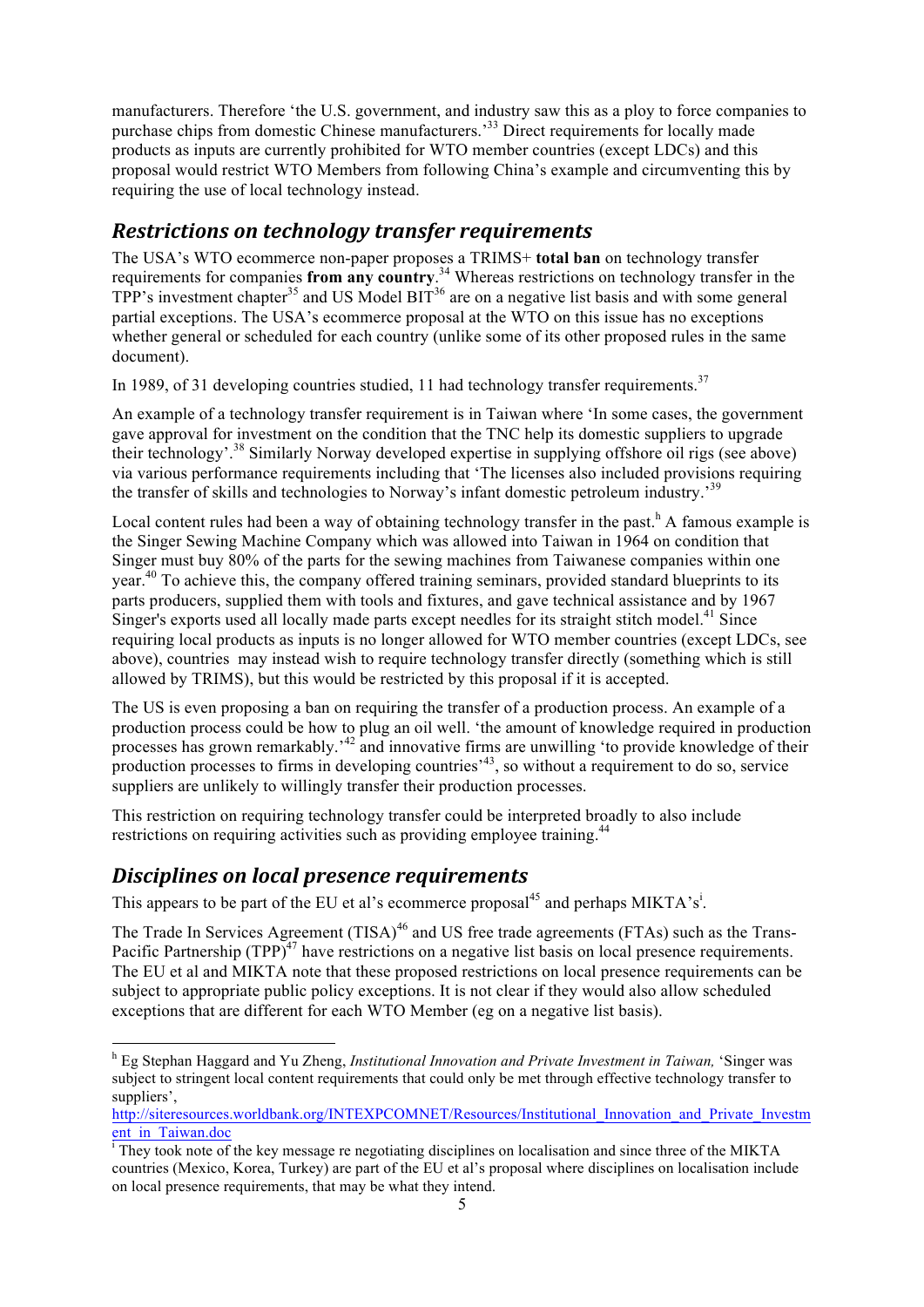This proposed restriction would prevent a WTO Member (eg Pakistan) from requiring a service company from another country (eg the USA) to have an local presence (eg office/ branch/ company/ subsidiary etc?) as a condition of supplying a service to Pakistan, subject to appropriate (presumably agreed) public policy exceptions. This has a number of implications including that WTO Members would need to think carefully about all the laws, regulations and policies in all the current service sectors that can be affected by a lack of local presence (eg employment, taxation, financial regulation, fraud, consumer protection etc, see below) and try and get exceptions for all of them.

As the United Nations Conference on Trade And Development (UNCTAD) notes: 'In some countries, a specific requirement, arising out of the particular nature of some services, is the local presence requirement. This is a kind of duty of establishment which requires a firm to place the business itself within a locally registered and licensed corporate entity.<sup>48</sup>

There are a number of reasons countries require local presence and some of these are noted below.

#### **Some implications for employment generation**

'local presence requirements may be introduced to ensure more developmental benefits for the host country, for example, in terms of creating new jobs. A number of Canadian and United States free trade agreements (FTAs), in their services chapters, prohibit signatories from requiring a service provider of the party to establish or maintain a representative office or any form of enterprise in the territory of the other party as a condition of providing services in the territory of that latter party.'<sup>49</sup>

An example of a country requiring local presence is 'Samsung Electronics invested in Viet Nam to produce television sets, monitors and other home appliances to service the local market because Viet Nam requires foreign companies to establish production facilities in Viet Nam in order to sell their products to the Vietnamese market<sup>50</sup>

#### **Some implications for the ability to effectively regulate the financial sector**

If these proposed restrictions on local presence requirements apply to financial services, the issues raised below become relevant, including the World Trade Organization (WTO) Secretariat noting that: $51$ 

- 'The dramatic increase in the use of Internet in the last decade has led to a new organizational form in banking: the Internet-only or virtual bank. These banks do not have a branch network, but a limited physical presence, for example, an administrative office or facilities such as ATMs.'
- Challenges for regulators include 'The changing financial landscape has brought with it new risks and challenges for financial institutions' management, and for regulation and supervision. The major ones stem from increased supply of services across-border resulting from drastically lower transaction costs and the greater ease and speed of financial activities (Nsouli and Schaechter, 2002). Although these risks are not new, cross-border financial services can increase some of them, such as strategic, operational, reputational, and legal risks. . . Legal and regulatory risks arising from the supply of financial services electronically is another area of concern for financial services in general. Financial institutions can potentially expand the geographical scope of their services faster through electronic means than through traditional means (including establishment abroad). While some of these uncertainties pre-date the development of the Internet and affect traditional cross-border financial services, the use of the electronic delivery channel facilitates the offering of services on a cross-border basis and thus increases these challenges. . . For example, in some jurisdictions, banking supervisors may not have the authority to impose local licensing requirements on banks that provide cross-border e-banking services to local residents. . . The recent case of Icesave provides a dramatic example of the risks that may arise to consumers in host countries from the operations of foreign banks through a combination of delivery channels – Internet and branch form in this case.'

According to UNCTAD, local presence requirements 'can be the case, for example, with respect to financial services, where, the need for prudential supervision is difficult to achieve without the physical presence of the related assets of the businesses in the markets they serve. A further reason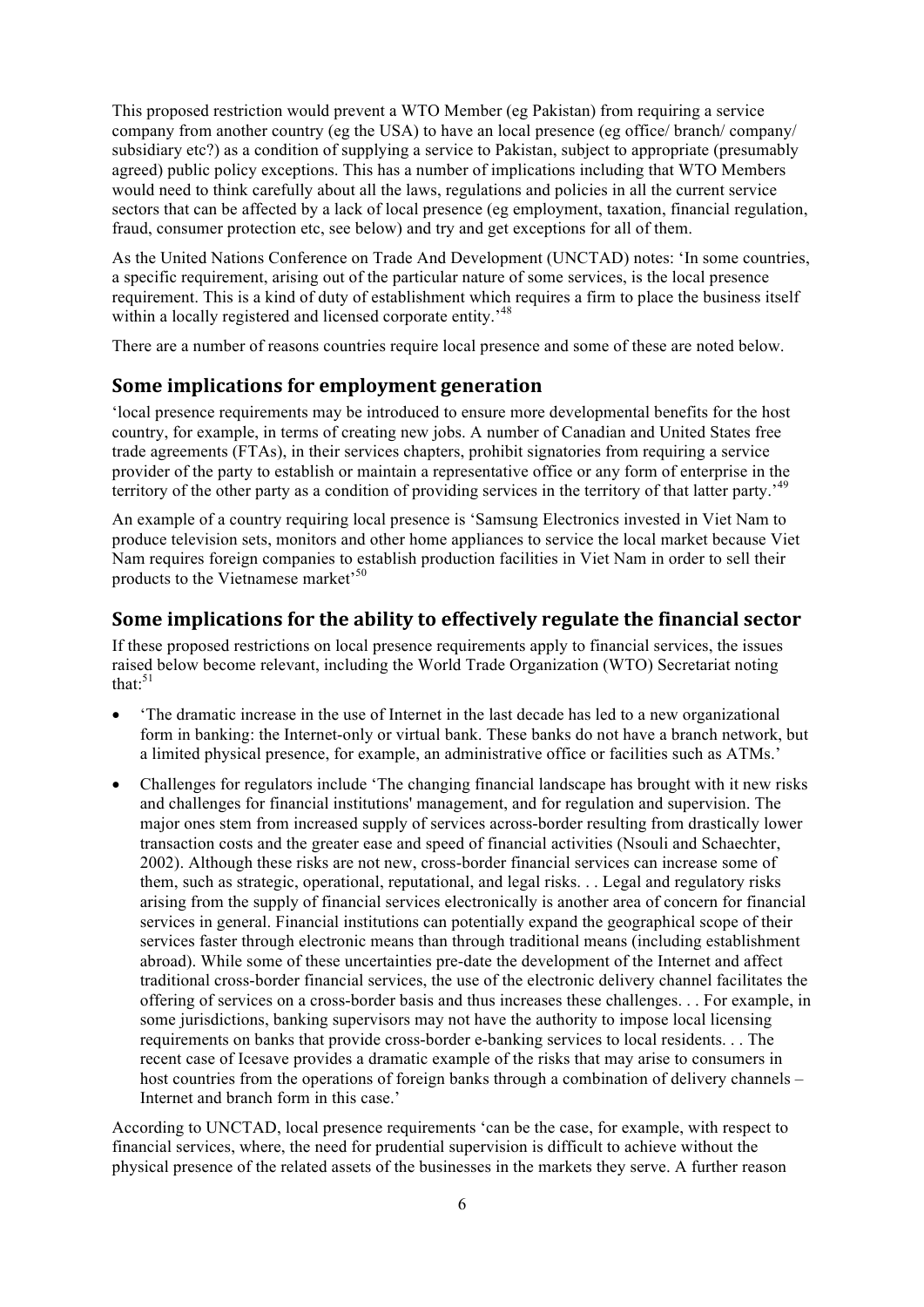concerns the regulatory authorities' ability to recover assets of suppliers, should the need to do so arise. As an alternative to local establishment, a country may allow foreign suppliers of services to operate in its markets as long as they provide a suitably large deposit to cover their potential liabilities with an institution within the host country, as determined by the host country government or a regulatory authority.'<sup>52</sup> Similarly, in the context of financial services, Philip Wood QC noted that 'regulators cannot enforce their regulatory orders against foreigners unless they have a local presence or deposit caution money within the jurisdiction.<sup>55</sup>

Since some countries negotiating TISA have said they want the TISA rules brought into the WTO.<sup>54</sup> if this occurs, this option to require a deposit in the host country would not be permitted for reinsurance if the Swiss proposal on prohibiting local collateral requirements in the TISA financial services annex is accepted without exceptions.<sup>55</sup> Therefore if this proposal on local presence and the Swiss proposal prohibiting local collateral requirements are both accepted without the relevant exceptions, then in the example above, a US reinsurance company could provide reinsurance services in Pakistan without having a subsidiary, or branch, or any collateral held in Pakistan. If a claim on the reinsurance was then made in Pakistan (eg due to a natural disaster such as an earthquake) and the US reinsurance company did not or could not pay out (eg due to the size of the disaster), there would be no collateral/branches/subsidiaries' assets to seize in Pakistan. Reinsurance companies have failed in the past.56

As noted above, this proposal could also apply to financial services, even though:

- The WTO Secretariat notes that regulatory approaches in banking include the 'Basel Concordat': 'However, practical problems arise when trying to enforce the Concordat principles to situations where a bank engages in cross-border e-banking activities and does not have a local physical presence.'<sup>57</sup>
- This is being proposed as countries are still recovering from the global financial crisis, where some of the problems in this financial crisis were due to lack of sufficient local presence (see IceSave operating through branches instead of subsidiaries, discussed below).
- Some WTO Members such as New Zealand have been trying to get banks from other WTO Members to incorporate as subsidiaries instead of branches.<sup>j</sup>
- financial regulators are currently moving towards requiring foreign firms to operate through even stronger forms of local presence (eg subsidiaries which must have local capital in the country they are operating in etc rather than branches). $k$  For example:

<sup>|&</sup>lt;br>j <sup>j</sup> Steps were 'taken to try and get Westpac, in particular, to establish a New Zealand incorporated subsidiary, which was seen as being of particular importance because, as a branch, there was a concern that Australian depositors might be given priority in terms of the repayment of New Zealand deposits (reflecting the priority given under the Australian Banking Act).' David Tripe, Centre for Financial Services and Markets, Massey University, 1 November 2012, *Regulation in New Zealand Banking and Financial Services,*

http://www.nzfc.ac.nz/archives/2013/papers/updated/57.pdf<br>
Eg 'Recent moves towards greater reliance on subsidiarisation in several jurisdictions indicate that major national regulators are not convinced of being able to count on a favourable outcome for the single point of entry (SPE) approach [involving branches]. . . The IMF, while acknowledging the cost advantages of crossborder branching for some categories of banking group (in particular for those with primarily wholesale operations), has nonetheless drawn attention to the advantages of the subsidiary structure for the purpose of crisis management and resolution during banking crises (J. Fiechter, I. Otker-Robe, A. Ilyina, M. Hau, A. Santos, and J. Surti, Subsidiaries or Branches: Does One Size Fit All?, IMF Staff Discussion Note, 7 March 2011: chapter II). . . [countries have an] increasingly favourable view of subsidiarisation as the appropriate corporate form for cross-border banks, since this choice can be protective of a country's interests owing to the way in which the losses of an insolvent cross-border banking group are assumed in the jurisdictions in which loss-making entities are legally incorporated', *Resolution Strategies and Loss-Absorption Capacity for Systemically Important Banks,* Andrew Cornford,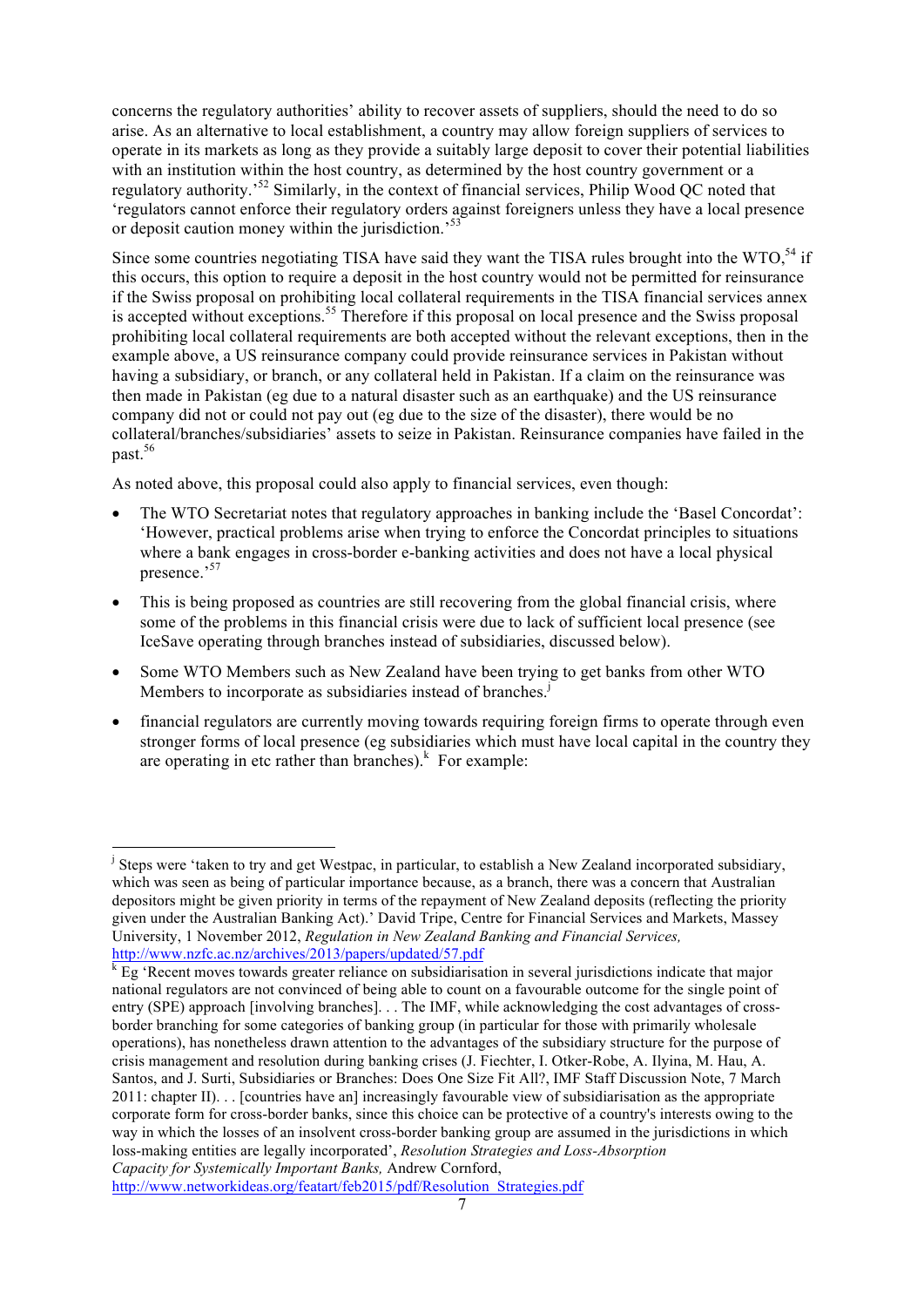- a 2010 International Monetary Fund (IMF) paper advised that 'in the absence of well-defined cross-border burden sharing arrangements, economies with large banking systems can help defray crisis risks through:
	- o Effective regulation and supervision. This can be achieved through a more hands -on approach and/or more stringent regulatory ratios. Subsidiarization of foreign operations may also help in these types of economies by lowering fiscal and foreign currency risks, although other considerations are important for this choice. . .
	- o The choice between foreign subsidiaries and branches largely reflected bank business decisions rather than lender of last resort considerations. These different ownership structures mattered for the potential fiscal liabilities of home countries over the crisis. Subsidiaries are independently capitalized and under the host country supervision, while home regulators are typically responsible for branches (particularly in Europe).<sup>58</sup>
- a 2014 IMF paper on Cross-Border Bank Resolution:
	- o suggests that effective cross-border resolution 'might include the establishment of self-sufficient subsidiaries and/or restrictions on intra-group flows, with a view to ensuring that entities in the group can operate—and be resolved—on a stand-alone basis. . .
	- o From the perspective of financial stability, a branch structure unequivocally puts responsibility for soundness on the parent institution, while a subsidiary structure can limit losses at the host level, should the parent come under stress (given local capital and liquidity requirements). . .
	- $\circ$  Subsidiarization ex ante is likely to be a superior strategy to ring-fencing ex post...
	- $\circ$  Where small hosts cannot ensure their capacity to achieve these outcomes through ex ante agreements on cooperative resolution strategies and burden sharing, measures ensuring local operations are resolvable through structural requirements, such as requiring local capital and liquidity via subsidiarization or asset maintenance requirements for branches, may be appropriate.<sup>59</sup>
- When British regulators accepted IceSave accounts through Landsbanki bank as a branch<sup>60</sup> they then had great difficulty in getting British deposits (by ordinary people and local governments) back when Landsbanki closed down in the current financial crisis.<sup>1</sup> Even so, since there were branches with some assets in the United Kingdom (UK), when the British government used antiterrorism laws to freeze assets in Landsbanki branches in Britain, that amounted to about 4billion euros.<sup>61</sup> Under this proposal, since governments could not even require branches (unless there is an exception), even this amount would not be available if a bank collapses.
- 'By contrast, Swiss banks' U.S. broker-dealers used for investment banking operations had to be independently capitalized subsidiaries, helping to cushion the blow to Swiss taxpayers when the crisis hit. . . The contrasting outcomes of resolutions of Icelandic bank subsidiaries versus branches suggest subsidiarization can lower fiscal risks for countries with large banking systems.'<sup>62</sup>

Would the WTO's prudential defence<sup>63</sup> apply to these proposed 'ecommerce' rules? Even if it does, the prudential defence has been heavily criticised<sup>64</sup> and a number of governments have found it necessary to fix it in their free trade agreements (FTAs), see below, so the WTO version may not be an effective safeguard.

 $\frac{1}{1}$ For more information about the IceSave crisis, see for example Iceland Ministry for Foreign Affairs, *Questions and Answers,* https://www.mfa.is/tasks/icesave/q--a/; International Monetary Fund, *Cross-Border Bank Resolution: Recent Developments*, June 2014, https://www.imf.org/external/np/pp/eng/2014/060214.pdf and International Monetary Fund, *Iceland: Ex Post Evaluation of Exceptional Access Under the 2008 Stand-by Arrangement,* IMF Country Report No. 12/91, April 2012, https://www.imf.org/external/pubs/ft/scr/2012/cr1291.pdf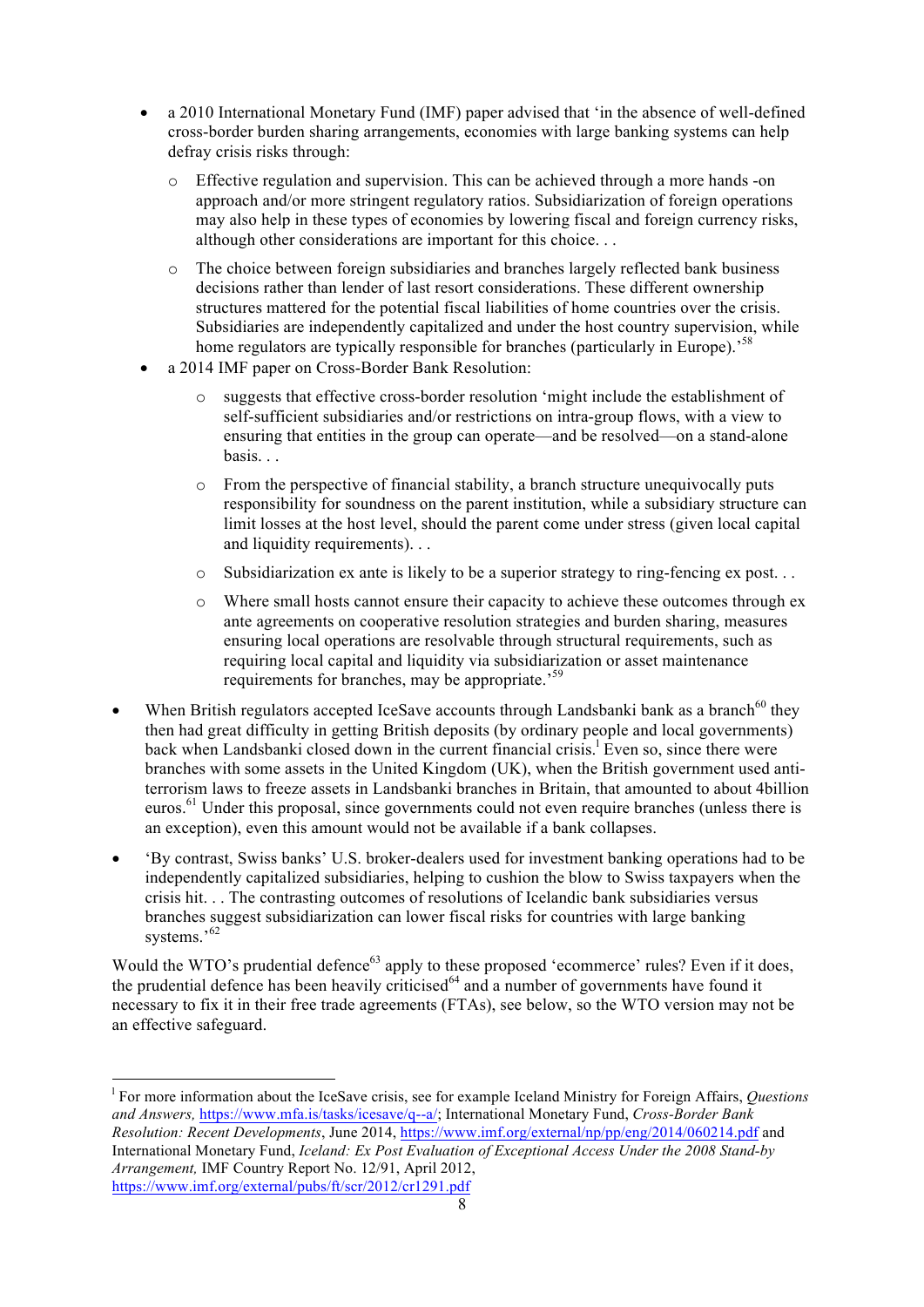#### **Some implications for other types of regulation**

'Local presence is often a key element in assessing the applicability of domestic laws and protections to foreign companies. In the absence of a local presence obligation e-commerce companies could, therefore, insulate themselves from domestic laws (for better or worse). Cross-border duties and taxation of electronic services has also proven a controversial topic, with some claiming that digital service providers situated abroad attempt to bypass domestic tax structures applicable to competing services.<sup>65</sup>

Lack of local presence could also have implications for employment law<sup>66</sup> and other aspects of government regulation. This is because for laws to be effective, they need to be enforceable. 'And in general a nation can only enforce its laws against: (i) persons with a presence or assets in the nation's territory; (ii) persons over whom the nation can obtain personal jurisdiction and enforce a default judgment against abroad; or (iii) persons whom the nation can successfully extradite.<sup>'67</sup> Since not all WTO Members have extradition treaties with each other and even where there are extradition treaties, they only apply to extraditable offences (which may only be criminal offences and even then may not include fraud,<sup>68</sup> let alone civil fraud etc where cases are brought by the consumer who suffered the  $\theta^{(9)}$ , option (iii) is unlikely to be sufficient. There are also restrictions on obtaining personal jurisdiction as the article written in the context of cyberspace ecommerce notes.<sup>70</sup> Therefore restrictions on local presence can significantly reduce the ability of host governments to effectively regulate companies providing services.

# *Cross-border data flow requirements and restrictions on data localisation requirements*

The WTO ecommerce proposals for cross-border data flows and restrictions on requirements to store data on local servers have a number of implications, below are just a few of them. Some countries prohibit certain data from leaving their country at all, while others allow it to leave their country as long as a copy is stored locally (eg see financial regulation and tax below).

#### **Value of data**

According to The Economist magazine, the world's most valuable resource is no longer oil, but data.<sup>71</sup> Others say that data is the new oil.<sup>72</sup> For example:

- Facebook generated \$62.23 per US and Canadian user  $(\$7.29/A$ sia-Pacific user) in 2016.<sup>73</sup>
- A gambling group's most valuable asset, at \$1billion, was the data it has on the 45million customers who had joined its customer-loyalty programme over the previous 17 years<sup>74</sup>
- Payday loan applications that contained consumers' Social Security numbers, account numbers, phone numbers, dates of birth and other personal information were sold for 50cents each to third party companies that used the data to commit fraud<sup>75</sup>
- General information eg age, gender and location is worth  $$0.50/1000$  people<sup>76</sup>

## How much data is available on each person?

The US government's Federal Trade Commission found that: 'one data broker's database has information on 1.4 billion consumer transactions and over 700 billion aggregated data elements; another data broker's database covers one trillion dollars in consumer transactions; and yet another data broker adds three billion new records each month to its databases. Most importantly, data brokers hold a vast array of information on individual consumers. For example, one of the nine data brokers has 3000 data segments for nearly every U.S. consumer.' <sup>77</sup>

Data brokers have categories 'such as "Urban Scramble" and "Mobile Mixers," both of which include a high concentration of Latinos and African Americans with low incomes. Other potentially sensitive categories highlight a consumer's age such as "Rural Everlasting," which includes single men and women over the age of 66 with "low educational attainment and low net worths,"<sup>78</sup>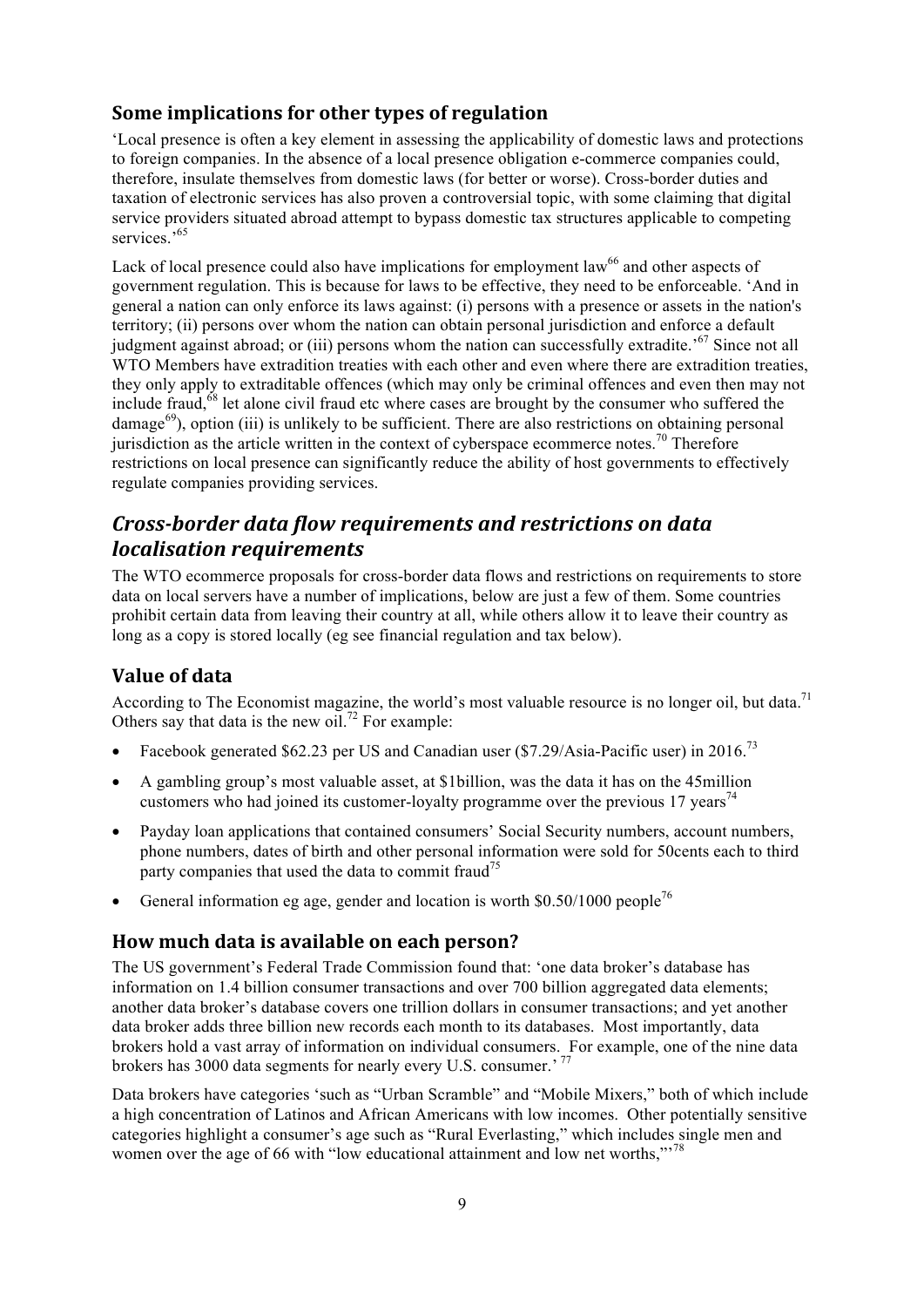### **Some concerning uses of big data**

Big data is used in many ways, for example in machine learning (a type of artificial intelligence (AI)). Russian President Putin: whoever leads in AI will rule the world.<sup>79</sup> The type of AI involving machine learning (eg training it to identify cancer from scans etc) is based on data.<sup>80</sup> A few examples of concerning uses of big data are:

- 5% of patients account for almost half of health costs, so health insurance companies want to avoid insuring these sick people, or charge them more.<sup>81</sup> Therefore, companies were gathering records from pharmacies and selling them to health insurers who could use the information to reject health insurance applications from those with pre-existing conditions or charge them more.<sup>82</sup>
- A credit card company uses information that a couple is going through marriage counselling as a signal that marital discord may spill over into financial distress and lower their creditworthiness.<sup>83</sup> Without access to the algorithm or source code showing what are the reasons for the fall in credit scores or denial of credit, people cannot know why they were denied credit etc, see source code paper.
- The US government did a series of studies of the risks of big data including re privacy and discrimination in employment and access to credit etc, see Annex.

## **Reasons why governments may want to prevent cross-border data flows** and require data to be stored locally

Governments have a number of reasons for requiring data to be stored locally. Some examples are provided below.

# **Privacy**

Given the concerns noted above about how data is used and sold, a number of countries have strict privacy laws. The Australian government notes that Australian privacy law is harder to enforce if the cloud provider is based overseas.<sup>84</sup> Due to these privacy concerns, Australia's electronic health records system therefore requires that the data remain in Australia and be processed in Australia.<sup>85</sup> Kazakhstan requires all personal data collected within Kazakhstan be stored within the country.<sup>86</sup>

## **Security**

Snowden's leaked documents have shown that the U.S. government's National Security Agency (NSA) has among other activities sent an agent to a technology company's headquarters where they installed U.S. government software on to the company server and downloaded data from there for several weeks.<sup>m</sup> This would be facilitated if the data is stored in the United States because of crossborder data flow requirements and prohibitions on requiring data to be stored locally are agreed to in any new WTO ecommerce rules.

A number of governments therefore have security concerns about sensitive data being held abroad. For example:

- South Korea greatly restricts the cross-border transfer of mapping data  $87$
- The USA requires all cloud computing service providers that work for the Department of Defense (DOD) to store DOD data within the USA.<sup>88</sup>
- 'data is the most valuable resource for a nation today. It's as valuable as the natural resources that India is blessed with. For instance, would it be okay for Aadhaar's biometric data to be stored in a

m http://www.nytimes.com/2013/06/08/technology/tech-companies-bristling-concede-to-governmentsurveillance-efforts.html?pagewanted=all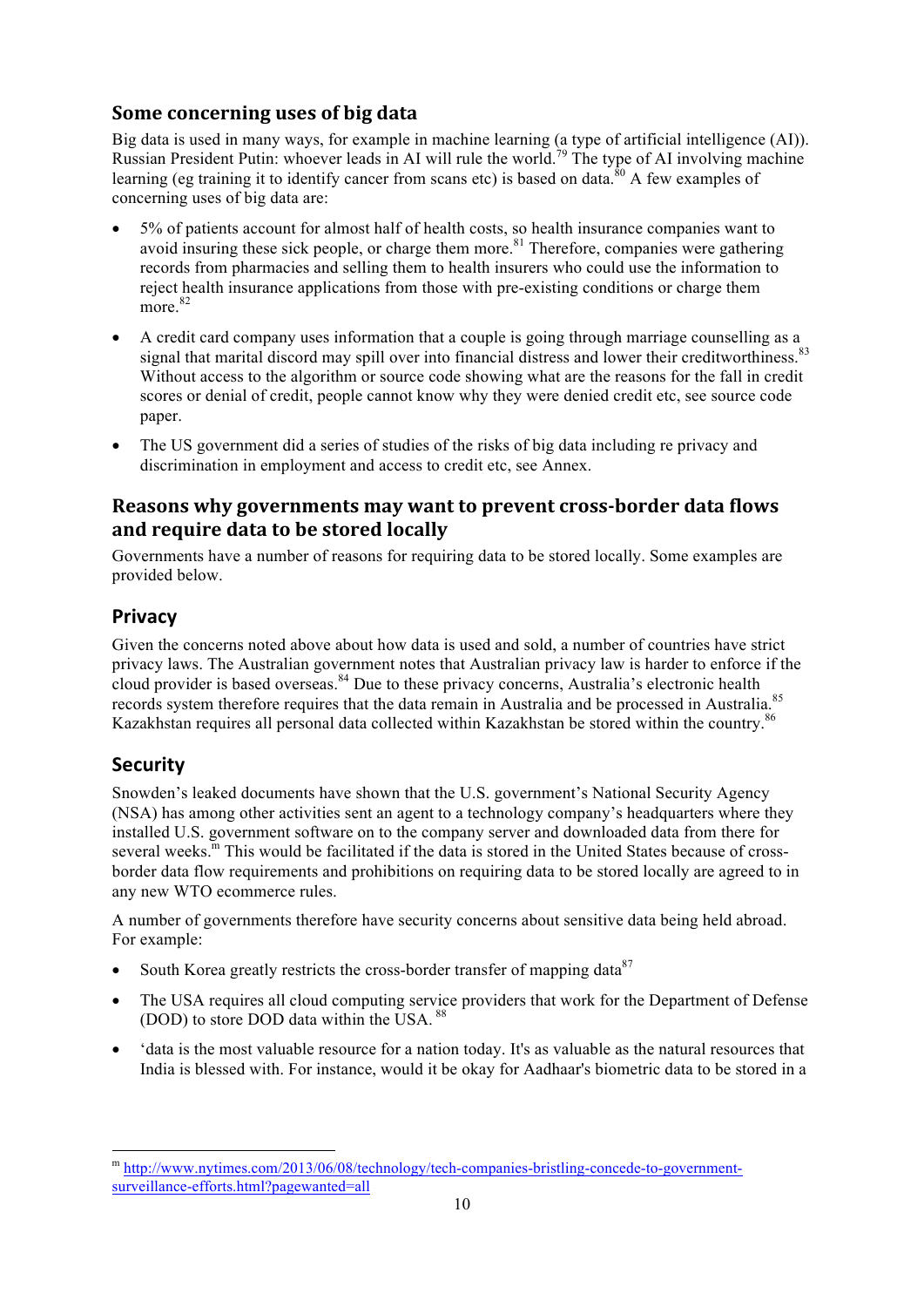third country in an era where wars will no longer be fought with weapons but using tools of cyber warfare?'<sup>n</sup>

#### **Enforceable regulation generally**

There are legal questions when the data is stored overseas, as noted above. For example: 'Who governs the data stored abroad? Is it the law of the country in which data centre is located? Or the law of the country in which data centre provider is based? This legal issue of contracts that are perhaps subject to foreign courts can create huge problems for Indian companies in the event of a dispute.<sup>'o</sup>

#### **Tax records**

The New Zealand government requires tax records stored on the cloud to be stored on a server in New Zealand and failure to do so is an offence punishable by a fine.<sup>89</sup> However, using cloud computing to backup business records will not breach record keeping obligations, provided the primary business records are stored in New Zealand.<sup>90</sup>

# **Effective financial regulation**

US financial regulators wanted to preserve their policy space to require financial data to be stored locally because they 'are worried that if U.S. banks store their data in foreign countries, the regulators might not be able to get that data back into the United States for oversight purposes'.<sup>91</sup> Then US Treasury Secretary Lew 'explained that prudential regulators need to be guaranteed access to "timely and appropriate information" and there were times during the financial crisis they "were cut off."<sup>92</sup> 'Lew referenced the competing interests between preventing a non-tariff barriers and ensuring prudential regulators have access to information they need to supervise financial services firms active in the U.S.<sup>'93</sup> For example in the 2008 financial crisis, they needed to unwind positions held by Lehman Brothers when it collapsed but the data was held in Hong Kong and the IT systems had been switched off and the IT staff left, so this made it difficult for the US regulators to access the data needed.94

The US Treasury has long opposed attempts to ban requirements to store financial services data locally.<sup>95</sup>

Given the TPP's restrictions on local data storage requirements, US financial regulators did not appear to think that the TPP's prudential defence (copied from the WTO) would be sufficient to allow it to require financial data to be stored locally.<sup>96</sup> This is not surprising given that the GATS prudential defence has a self-cancelling 2nd sentence ('Where such measures do not conform with the provisions of the Agreement, they shall not be used as a means of avoiding the Member's commitments or obligations under the Agreement'),<sup>97</sup> which the European Union (EU) has also found problematic enough to delete in its FTAs.<sup>p</sup> Therefore even if the GATS prudential defence applied to the proposed ban on requiring data to be stored locally, it is unlikely to be sufficient. (In the TPP, financial data has been explicitly excluded from the prohibition on requiring data to be stored locally in the TPP's ecommerce chapter<sup>q</sup>).

n http://www.firstpost.com/business/sponsored-indian-cloud-data-centres-will-make-or-break-digital-india-2475598.html

<sup>&</sup>lt;sup>o</sup> http://www.firstpost.com/business/sponsored-indian-cloud-data-centres-will-make-or-break-digital-india-2475598.html

 $\frac{p}{p}$  Eg the Canada-EU FTA (CETA), http://trade.ec.europa.eu/doclib/docs/2016/february/tradoc\_154329.pdf (Art 13.16.1 on p103) and Article 104 of the EU-CARIFORUM EPA (signed in 2008:

http://ec.europa.eu/trade/policy/countries-and-regions/regions/caribbean/) http://eurlex.europa.eu/LexUriServ/LexUriServ.do?uri=OJ:L:2008:289:0003:1955:EN:PDF <sup>q</sup> Art 14.1 TPP: definition of 'covered person' 'does not include a "financial institution" or a "cross-border

financial service supplier of a Party"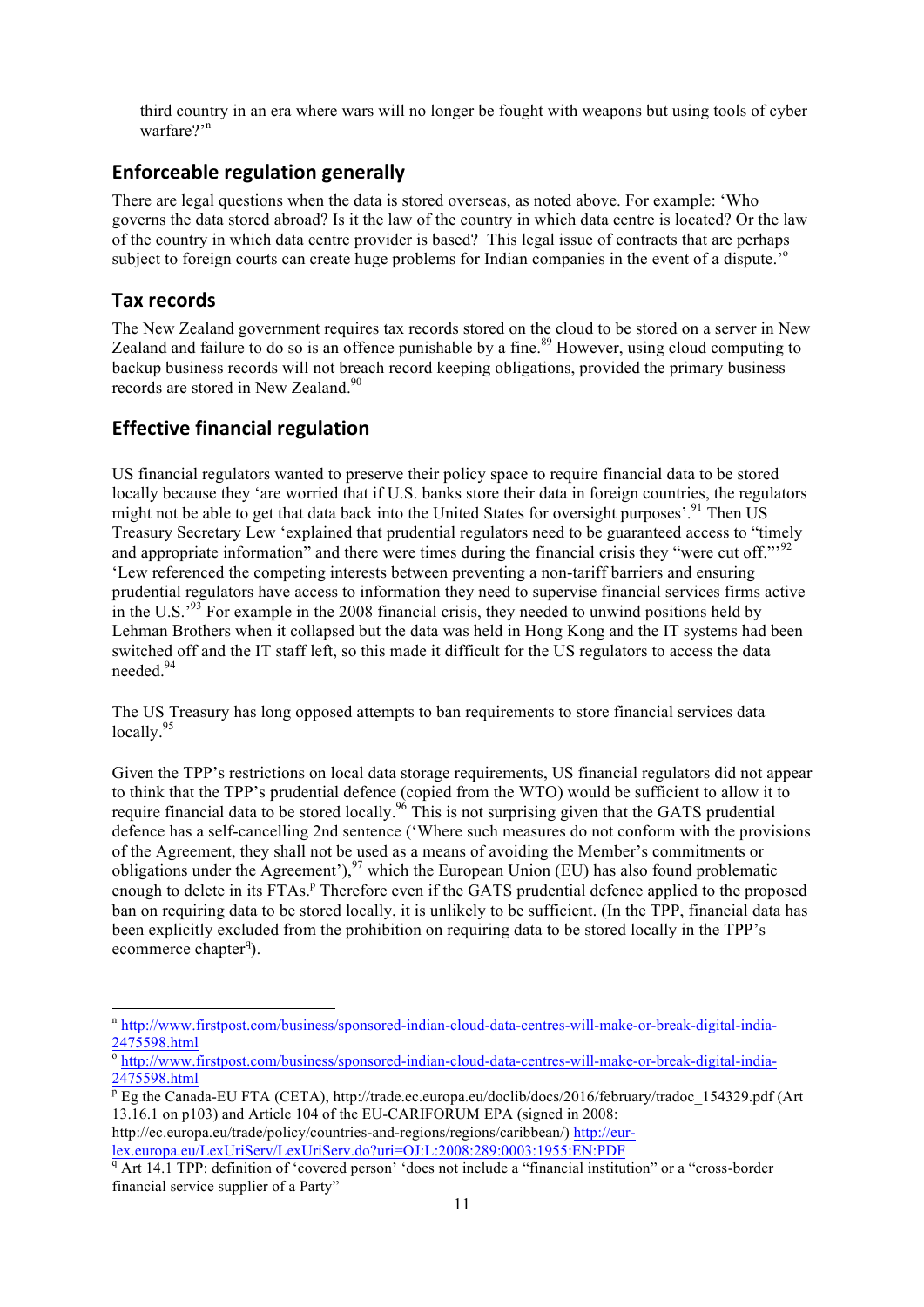### Annex: some *US* government concerns re big data

The US government did a number of studies of the risks of big data and some of their findings are below. They found that big data is here to stay: 'the technological trends of always-on networked devices, ubiquitous data collection, cheap storage, sensors, and computing power, will spur broader use of big data.' 98

'Big data also introduces many quandaries. . .[big data] can also be used in ways that perpetrate social harms or render outcomes that have inequitable impacts, even when discrimination is not intended. Small biases have the potential to become cumulative, affecting a wide range of outcomes for certain disadvantaged groups. . . The big data revolution is in its earliest stages. We will be grappling for many years to understand the full sweep of its technologies; the ways it will empower health, education, and the economy; and, crucially, what its implications are for core American values, including privacy, fairness, non-discrimination, and self-determination.'99

#### **Discrimination, predatory practices, exacerbating inequalities**

The Federal Trade Commission warned that the data currently being collected in categories which have been the basis for discrimination will be used for discrimination. 'Some data brokers . . . sell marketing lists that identify consumers with specific health conditions, such as addictions and AIDS. The report also identifies marketing segments that focus on ethnicity, financial status, and health conditions. Examples of segments with apparent ethnic dimensions include "Metro Parents" (single parents who are "primarily high school or vocationally educated" and are handling the "stresses of urban life on a small budget") and "Timeless Traditions" (immigrants who "speak[] some English, but generally prefer[] Spanish"). Nothing in the Commission's report suggests that data brokers or their clients are running afoul of anti-discrimination laws. It is foreseeable, however, that data that closely follow categories that are not permissible grounds for treating consumers differently in a broad array of commercial transactions will be used in exactly this way.'100

If big data 'technologies are not implemented with care, they can also perpetuate, exacerbate, or mask harmful discrimination. . . there are great risks that the very same innovations could perpetuate discrimination and unequal access to opportunity as the use of data expands.<sup> $101$ </sup>

'The era of big data is also full of risk. The algorithmic systems that turn data into information are not infallible—they rely on the imperfect inputs, logic, probability, and people who design them. Predictors of success can become barriers to entry; careful marketing can be rooted in stereotype. Without deliberate care, these innovations can easily hardwire discrimination, reinforce bias, and mask opportunity.'<sup>102</sup>

Big data 'raises considerable questions about how our framework for privacy protection applies in a big data ecosystem. Big data also raises other concerns. A significant finding of this report is that big data analytics have the potential to eclipse longstanding civil rights protections in how personal information is used in housing, credit, employment, health, education, and the marketplace.<sup>103</sup>

'We upload messages and photos over social media to stay connected to our friends; our phones transmit our specific locations to transportation apps; and information about who we are and what we are interested in is collected by a wide variety of retail, advertising, and analytics companies. Supplying data to these services enables a greater degree of improvement and customization, but this sharing also creates opportunities for additional uses of our data that may be unexpected, invasive, or discriminatory. As data-driven services become increasingly ubiquitous, and as we come to depend on them more and more, we must address concerns about intentional or implicit biases that may emerge from both the data and the algorithms used as well as the impact they may have on the user and society.

Questions of transparency arise when companies, institutions, and organizations use algorithmic systems and automated processes to inform decisions that affect our lives, such as whether or not we qualify for credit or employment opportunities, or which financial, employment and housing advertisements we see.' <sup>104</sup>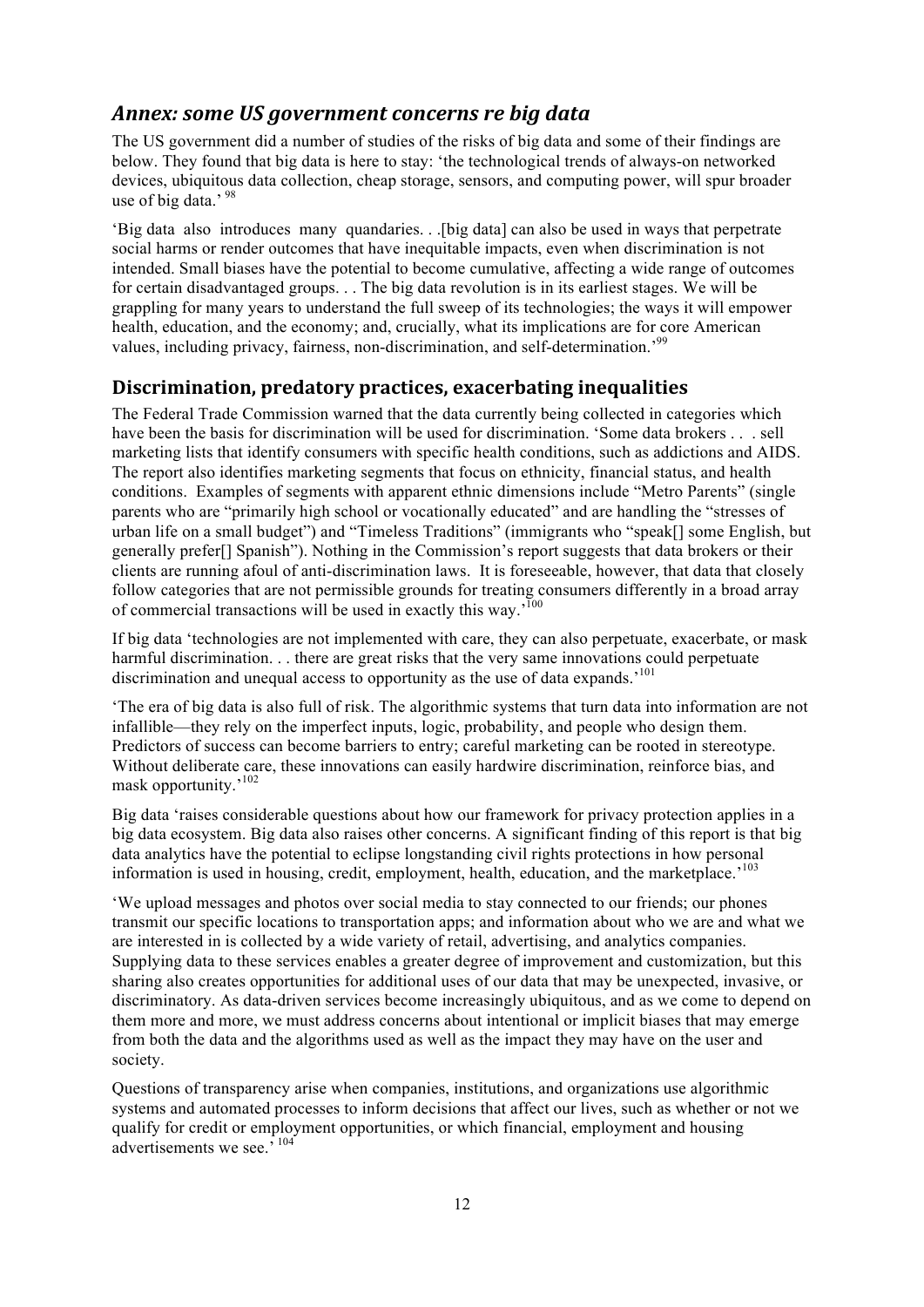'We must pay ongoing and careful attention to ensure that the use of big data does not contribute to systematically disadvantaging certain groups. To avoid exacerbating biases by encoding them into technological systems, we need to develop a principle of "equal opportunity by design"—designing data systems that promote fairness and safeguard against discrimination from the first step of the engineering process and continuing throughout their lifespan.<sup>' 105</sup>

'While this precise profiling of consumer attributes yields benefits, it also represents a powerful capacity on the part of the private sector to collect information and use that information to algorithmically profile an individual, possibly without the individual's knowledge or consent. This application of big data technology, if used improperly, irresponsibly, or nefariously, could have significant ramifications for targeted individuals. . . Powerful algorithms can unlock value in the vast troves of information available to businesses, and can help empower consumers, but also raise the potential of encoding discrimination in automated decisions.. . . While these scores may be generated for marketing purposes, they can also in practice be used similarly to regulated credit scores in ways that influence an individuals' opportunities to find housing, forecast their job security, or estimate their health, outside of the protections of the Fair Credit Reporting Act or Equal Credit Opportunity Act.

Details on what types of data are included in these scores and the algorithms used for assigning attributes to an individual are held closely by companies and largely invisible to consumers. That means there is often no meaningful avenue for either identifying harms or holding any entity in the decision-making chain accountable. . . .

The steps taken by an algorithm are informed by the author's knowledge, motives, biases, and desired outcomes. The output of an algorithm may not reveal any of those elements, nor may it reveal the probability of a mistaken outcome, arbitrary choice, or the degree of uncertainty in the judgment it produces. So-called "learning algorithms" which underpin everything from recommendation engines to content filters evolve with the datasets that run through them, assigning different weights to each variable. The final computer-generated product or decision—used for everything from predicting behavior to denying opportunity—can mask prejudices while maintaining a patina of scientific objectivity. . .

For all of these reasons, the civil rights community is concerned that such algorithmic decisions raise the specter of "redlining" in the digital economy—the potential to discriminate against the most vulnerable classes of our society under the guise of neutral algorithms.

Recently, some offline retailers were found to be using an algorithm that generated different discounts for the same product to people based on where they believed the customer was located. While it may be that the price differences were driven by the lack of competition in certain neighborhoods, in practice, people in higher-income areas received higher discounts than people in lower-income areas. .

Just as neighborhoods can serve as a proxy for racial or ethnic identity, there are new worries that big data technologies could be used to "digitally redline" unwanted groups, either as customers, employees, tenants, or recipients of credit. A significant finding of this report is that big data could enable new forms of discrimination and predatory practices. . .

Whether big data will build greater equality for all Americans or exacerbate existing inequalities depends entirely on how its technologies are applied in the years to come, what kinds of protections are present in the law, and how the law is enforced.<sup>'106</sup>

'The technologies of automated decision-making are opaque and largely inaccessible to the average person. Yet they are assuming increasing importance and being used in contexts related to individuals' access to health, education, employment, credit, and goods and services. This combination of circumstances and technology raises difficult questions about how to ensure that discriminatory effects resulting from automated decision processes, whether intended or not, can be detected, measured, and redressed.<sup>'107</sup>

'a coalition of civil rights organizations announced a set of civil rights principles for the big data era, focused on stopping high-tech profiling, ensuring fairness in automated decisions, preserving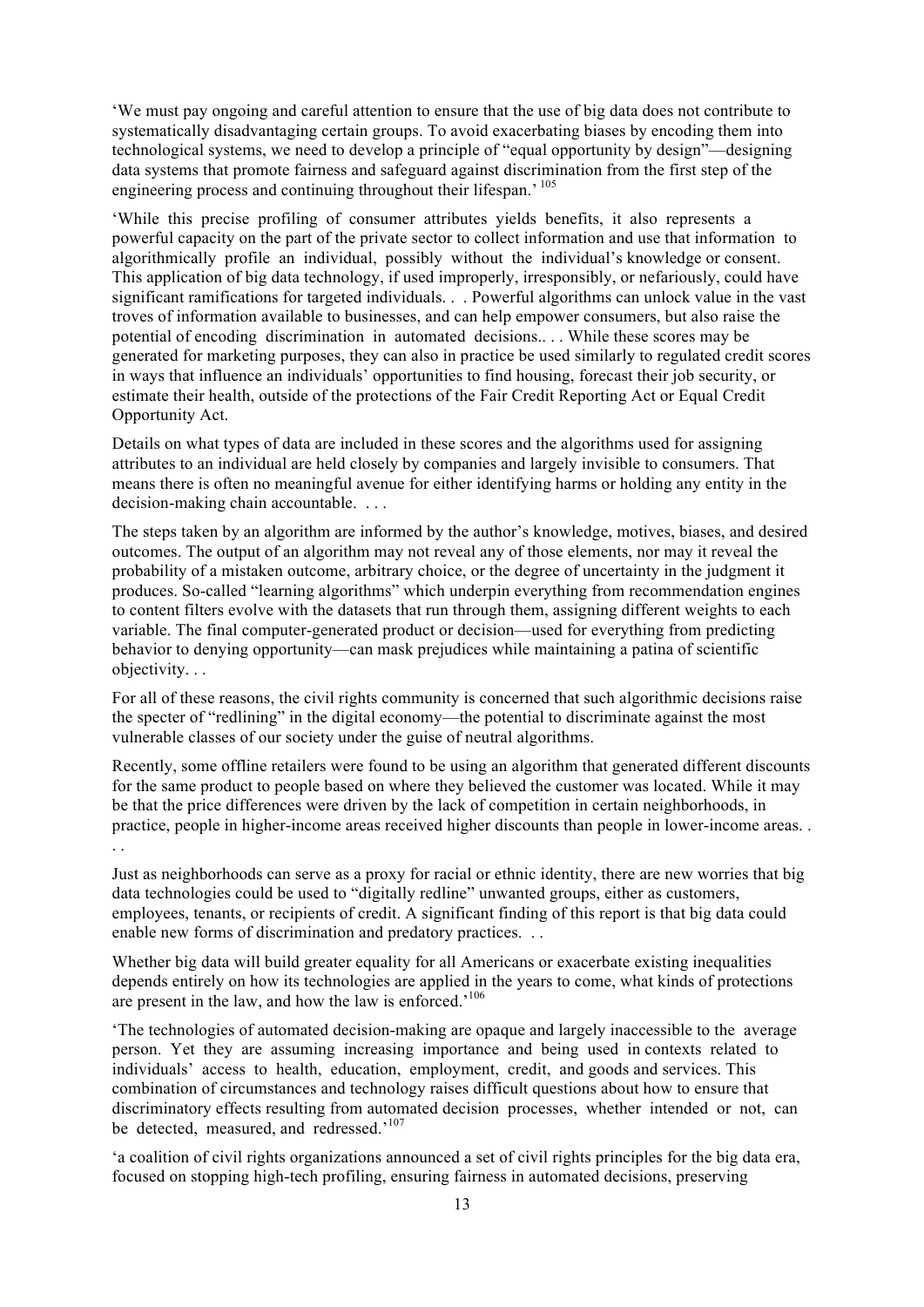constitutional principles, enhancing individual control of personal information, and protecting people from inaccurate data,  $10\frac{8}{3}$ 

'It is often assumed that big data techniques are unbiased because of the scale of the data and because the techniques are implemented through algorithmic systems. However, it is a mistake to assume they are objective simply because they are data-driven.

The challenges of promoting fairness and overcoming the discriminatory effects of data can be grouped into the following two categories:

- 1) Challenges relating to data used as inputs to an algorithm; and
- 2) Challenges related to the inner workings of the algorithm itself.<sup>' 109</sup>

Examples of 1):

- ignoring public transport options when calculating quickest route (even though it may be fastest, eg express train to the airport). Or
- out of date data or
- selection bias or
- 'Unintentional perpetuation and promotion of historical biases, where a feedback loop causes bias in inputs or results of the past to replicate itself in the outputs of an algorithmic system. For instance, when companies emphasize "hiring for culture fit" in their employment practices, they may inadvertently perpetuate past hiring patterns if their current workplace culture is primarily based on a specific and narrow set of experiences. In a workplace populated primarily with young white men, for example, an algorithmic system designed primarily to hire for culture fit (without taking into account other hiring goals, such as diversity of experience and perspective) might disproportionally recommend hiring more white men because they score best on fitting in with the culture.'<sup>110</sup>
- 'designers might select data that is of too much or too little granularity, resulting in potentially discriminatory effects'<sup>111</sup>

'Each of these issues is critical to take into account in designing systems to deliver services effectively, fairly, and ethically to consumers and community members, or to influence processes like credit-granting, hiring, housing allocation, and admissions. Transparency, accountability, and due process mechanisms are important components of ensuring that the inputs to an algorithmic system are accurate and appropriate.<sup>'112</sup>

Re 2) 'The technical processes involved in algorithmic systems are typically unknown to a consumer, potential student, job candidate, defendant, or the public as they are often treated as confidential or proprietary to the entities that use them. . . This lack of transparency means that affected individuals such as those who receive word that they will not receive a job offer, were denied admission to their college of choice, or will be denied a line of credit or lease—have limited ability to learn the reasons why such decisions were made and limited ability to detect and seek correction of any errors or bias if they do occur. It may even mean that certain individuals will be entirely excluded from certain opportunities—for instance, seeing particular advertisements for jobs, financial products, or educational opportunities and never discover that they were denied these opportunities. Such situations can be complex and difficult to address, especially if the outputs are relied upon again in subsequent determinations. At a minimum, it is important to encourage transparency, accountability, and due process mechanisms wherever possible in the use of big data. Without these safeguards, hardto-detect flaws could proliferate. Such flaws include:

- Poorly designed matching systems, ...
- Personalization and recommendation services that narrow instead of expand user options. . . Academic studies have shown that the algorithms used to recommend such content may inadvertently restrict the flow of information to certain groups, leaving them without the same opportunities for economic access and inclusion as others.
- Decision-making systems that assume correlation necessarily implies causation, whereby a programmer or the algorithmic system itself may assume that because two factors frequently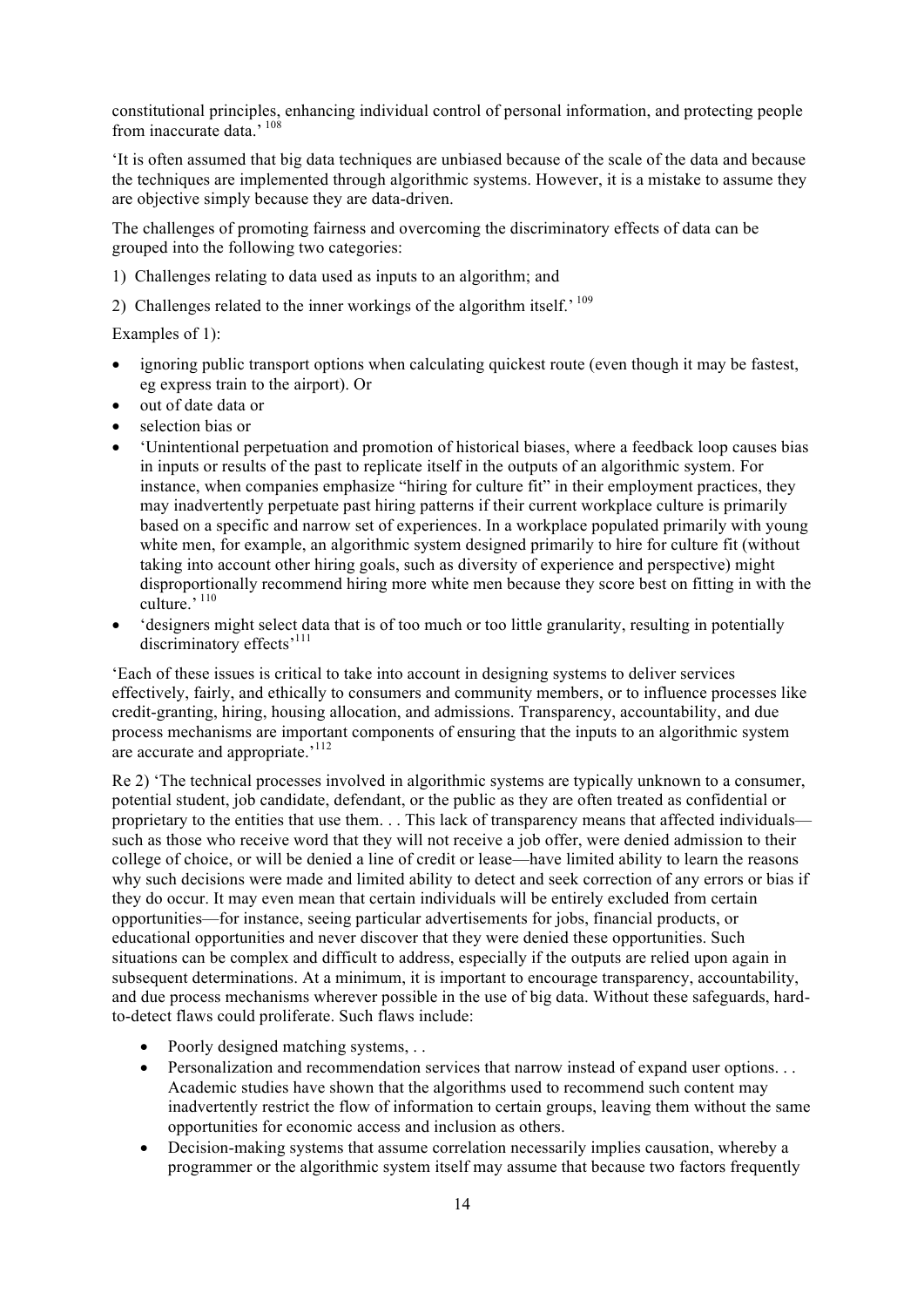occur together (e.g., having a certain income level and being of a particular ethnicity), there is necessarily a causal relationship between the two. Assuming a causal relationship in these circumstances can lead to discrimination.

• Data sets that lack information or disproportionately represent certain populations, resulting in skewed algorithmic systems that effectively encode discrimination because of the flawed nature of the initial inputs. Data availability, access to technology, and participation in the digital ecosystem vary considerably, due to economic, linguistic, structural or socioeconomic barriers, among others. Unaddressed, this systemic flaw can reinforce existing patterns of discrimination by over-representing some populations and under representing others.

An additional area that presents challenges for further study is a genre of computer science known as machine learning—the "science of getting computers to act without being explicitly programmed." Complex and often inscrutable even at times to their programmers, machine learning models are starting to be used in areas such as credit offers, entrepreneurial funding, or hiring. As these methods continue to advance, it may become more difficult to explain or account for the decisions machines make through this process unless mechanisms are built into their designs to ensure accountability. Using the principle of "equal opportunity by design" and grounding engineering with sound ethical and professional best practices will also help mitigate discriminatory results over time and increase  $inclusion$ <sup>, 113</sup>

#### **Implications for access to credit**

- 'Consumers with less experience dealing with large institutions or complex data products may be particularly vulnerable to these data accuracy and transparency challenges . . . As algorithms develop to measure creditworthiness in new ways, it will be critical to design and test them with similar concerns in mind and to guard against unintentionally using information that is a proxy for race, gender, or other protected characteristics. . .
- When such decisions are made within computationally-driven 'black box' systems, traditional notions of transparency may fail to fully capture and disclose the information consumers need to understand the basis of such decisions and the role that various data played in determining their credit eligibility. . .
- The shortage of studies on these new scoring products is a potential cause for concern because of the complexity and proprietary nature of these new products. If poorly implemented, algorithmic systems that utilize new scoring products to connect targeted marketing of credit opportunities with individual credit determinations could produce discriminatory harms. This is particularly concerning because the rapid pace of evolution in the credit sector, especially combined with ongoing advances in data science, makes it difficult for researchers and consumers alike to identify discrimination and take steps to prevent it.<sup>'114</sup>

#### **Implications for employment**

'Resume-database websites provided a place where individuals and companies could gain access to opportunities and talent. To deal with the sudden influx of candidates, companies looking to hire also turned to new ways of rating applicants, using analytical tools to automatically sort and identify the preferred candidates to move forward in a hiring process.

With this change, the task of identifying and scoring applicants began to shift from industrial psychologists and recruiting specialists to computer scientists, through the use of algorithms and large data sets. . . because they are built by humans and rely on imperfect data, these algorithmic systems may also be based on flawed judgments and assumptions that perpetuate bias as well. Because these technologies are new, rapidly changing, difficult to decipher, and often subject to proprietary protections, their determinations can be even more difficult to challenge. . .

Data-analytics companies are creating new kinds of "candidate scores" by using diverse and novel sources of information on job candidates. These sources, and the algorithms used to develop them, sometimes use factors that could closely align with race or other protected characteristics, or may be unreliable in predicting success of an individual at a job. For example, workers who were unemployed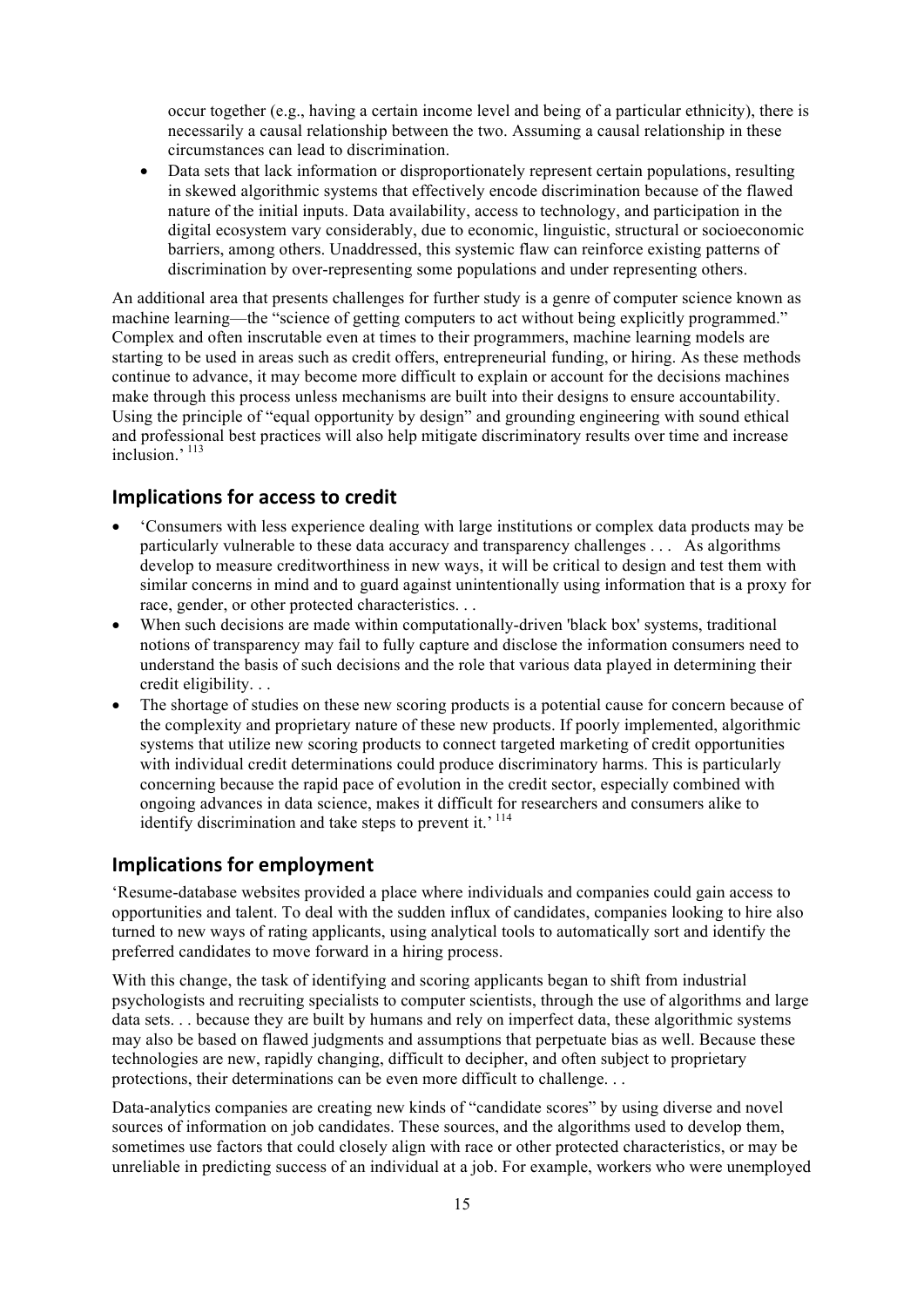for long periods during the recent economic downturn may have a harder time re-entering the workforce because candidate-scoring systems that consider "length of time since last job" can generate scores that send negative signals to potential employers that are unrelated to job performance.

Similarly, one employment research firm found commuting distance to be one of the strongest predictors of how long a customer service employee will stay with a job. If algorithmic systems were trained to rely heavily on this factor without further consideration, they could end up discriminating against the candidates who, while otherwise qualified, happen to live in areas that are further away from the job than other candidates. While the factor of commuting distance was ultimately disregarded in this particular study out of concern for how highly it might correlate with race, other employers might overlook such important factors. Other common hiring criteria, such as creditworthiness (also the work of algorithms) and criminal records, compromise the validity of these tools if they inaccurately or inadequately reflect an individual's qualifications. Implementation of such systems with an eye to their broader effects on fairness and equal opportunity is therefore essential.

Finally, as described earlier, machine-learning algorithms can help determine what kinds of employees are likely to be successful by reviewing the past performance of existing employees or by analyzing the preferences of hiring managers as shown by their past decisions. But if those sources themselves contain historical biases, the scores may well replicate those same biases. For example, if machine-learning algorithms emphasize the age that a candidate became interested in computing compared to their peers, cultural messages and assumptions that associate computing with boys more often than with girls could promote environments where more boys than girls are exposed to computers at an earlier age, thereby skewing later hiring patterns toward more male hires, even though a company's hiring goals may be focused on gender equality. Similar concerns could emerge regarding age discrimination, since older workers may be less likely to have grown up with home computers. Further, hiring algorithms that emphasize the need for a four-year college degree, or even a particular field of study or degree can leave out highly qualified, talented individuals who might not have those specific qualifications and could instead come into the job opportunity through on-the-job training or emerging alternative training and apprenticeship models—or who might have a four-year degree but in a different field than the ones sought by the algorithmic systems. . . It is critical to the fairness of American workplaces that all companies continue to promote fairness and ethical approaches to the use of data tools and ensure against the perpetuation of biases that could disfavor certain groups.'<sup>115</sup>

#### **Implications for education**

'In making admissions decisions, institutions of higher education may use big data techniques to try to predict the likelihood that an applicant will graduate before they ever set foot on campus. Using these types of data practices, some students could face barriers to admission because they are statistically less likely to graduate. Institutions could also deny students from low-income families, or other students who face unique challenges in graduating, the financial support that they deserve or need to afford college. This, in turn, creates a concern that as schools rush to cut costs, some applicants might face greater barriers to admission if they are considered unworthy of the extra resources it would take to keep them enrolled. One significant predictor of whether or not a student will graduate from college is family income, and the use of big data in this case may discriminate against students from lowerincome families.<sup>5116</sup>

#### **Implications for criminal justice**

'it is important that data and algorithmic systems not be used in ways that exacerbate unwarranted disparities in the criminal justice system. For example, unadjusted data could entrench rather than ameliorate documented racial disparities where they already exist, such as in traffic stops and drug arrest rates.

Those leading efforts to use data analytics to create and implement predictive tools must work hard to ensure that such algorithms are not dependent on factors that disproportionately single out particular communities based on characteristics such as race, religion, income level, education, or other data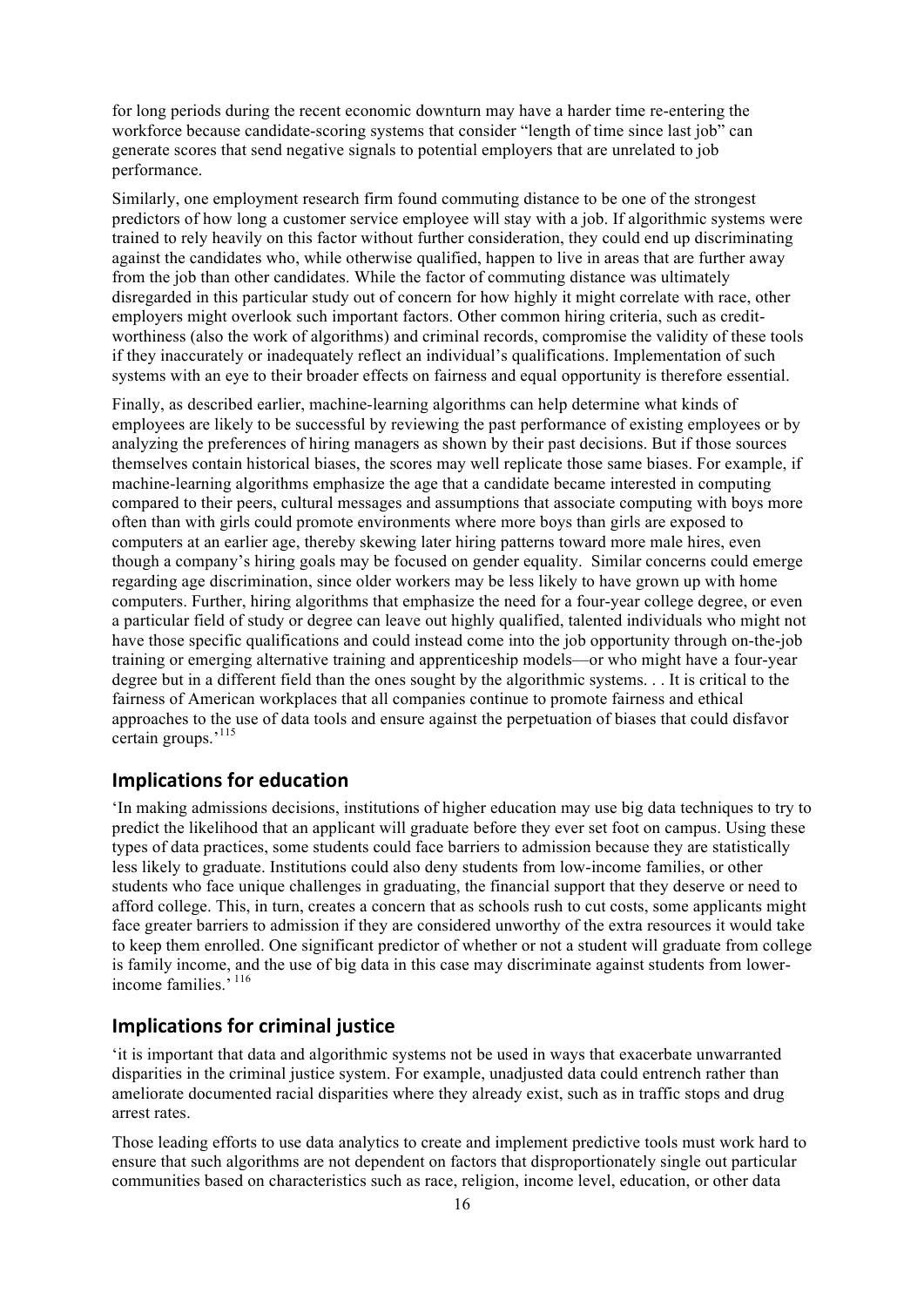inputs that may serve as proxies for characteristics with little or no bearing on an individual's likelihood of association with criminal activity. For instance, when historical information is used with predictive algorithms to direct patrols, prior arrest data could be used to advise beat officers to patrol certain areas with greater frequency or intensity. If feedback loops are not thoughtfully constructed, a predictive algorithmic system built in this manner could perpetuate policing practices that are not sufficiently attuned to community needs and potentially impede efforts to improve community trust and safety. For example, machine learning systems that take into account past arrests could indicate that certain communities require more policing and oversight, when in fact the communities may be changing for the better over time.

Moving forward, law enforcement agencies could work to account for these issues: transparency and accountability on data input and processes, a focus on eliminating data that could serve as proxies for race or poverty, and ensuring that bias is not replicated through these tools are key steps.<sup> $\Omega$ </sup>

#### **Privacy**

'Signals from home WiFi networks reveal how many people are in a room and where they are seated. Power consumption data collected from demand-response systems show when you move about your house.. . This trend toward ubiquitous collection is in part driven by the nature of technology itself. Whether born analog or digital, data is being reused and combined with other data in ways never before thought possible, including for uses that go beyond the intent motivating initial collection. The potential future value of data is driving a digital land grab, shifting the priorities of organizations to collect and harness as much data as possible. Companies are now constantly looking at what kind of data they have and what data they need in order to maximize their market position. In a world where the cost of data storage has plummeted and future innovation remains unpredictable, the logic of collecting as much data as possible is strong.

Another reality of big data is that once data is collected, it can be very difficult to keep anonymous. While there are promising research efforts underway to obscure personally identifiable information within large data sets, far more advanced efforts are presently in use to re-identify seemingly "anonymous" data. Collective investment in the capability to fuse data is many times greater than investment in technologies that will enhance privacy.

Together, these trends may require us to look closely at the notice and consent framework that has been a central pillar of how privacy practices have been organized for more than four decades. In a technological context of structural over-collection, in which re-identification is becoming more powerful than de-identification, focusing on controlling the collection and retention of personal data, while important, may no longer be sufficient to protect personal privacy. In the words of the President's Council of Advisors for Science & Technology, "The notice and consent is defeated by exactly the positive benefits that big data enables: new, non-obvious, unexpectedly powerful uses of data.",  $^{118}$ 

'we live in a world where data collection is nearly ubiquitous, where data retention can be functionally permanent, and where data analysis is increasingly conducted in speeds approaching real time. While there are promising technological means to better protect privacy in a big data world, the report's authors concluded these methods are far from perfect, and technology alone cannot protect privacy absent strong social norms and a responsive policy and legal framework.<sup>'119</sup>

Privacy, the US President said, '"has been at the heart of our democracy from its inception, and we need it now more than ever." This is even truer in a world powered by big data.<sup>120</sup>

The Working Group recommended strengthening privacy protections in various ways, including for non-US citizens. <sup>121</sup>

Furthermore, for students, President Obama said that "[D]ata collected on students in the classroom should only be used for educational purposes— to teach our children, not to market to our children. We want to prevent companies from selling student data to third parties for purposes other than education. We want to prevent any kind of profiling that puts certain students at a disadvantage as they go through school." <sup>122</sup> So the proposed new Student Digital Privacy Act is based on Californian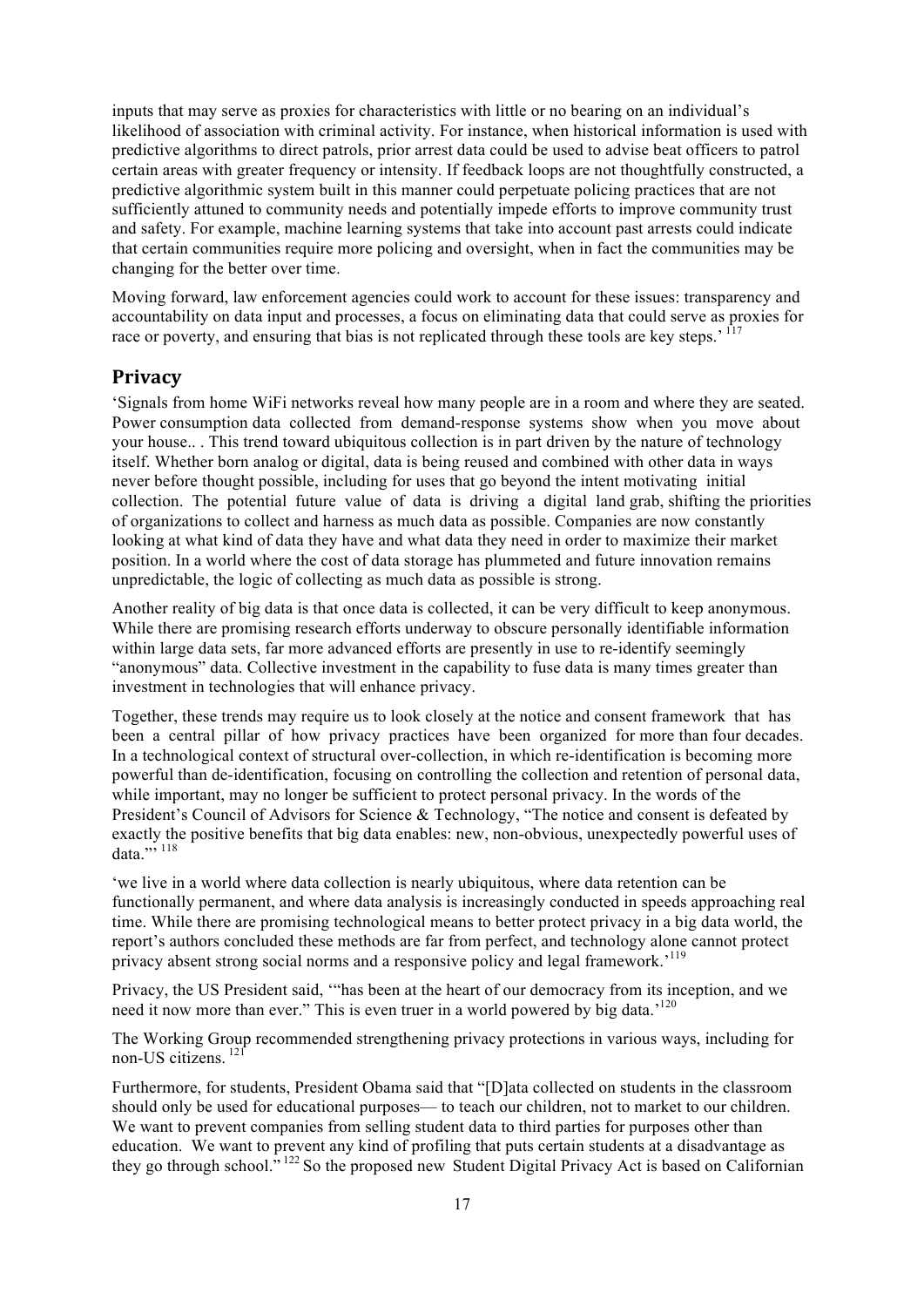law that would prevent companies from selling student data to third parties for purposes unrelated to the educational mission and from engaging in targeted advertising to students based on data collected in school.<sup>123</sup>

these mean)<br><sup>25</sup> Article X.3.1d) http://bilaterals.org/?tisa-draft-annex-on-localization<br><sup>26</sup> Article 9.10.1h http://www.tpp.mfat.govt.nz/text

<sup>&</sup>lt;sup>1</sup> WT/L/274 from https://docs.wto.org/dol2fe/Pages/FE Search/FE S S001.aspx.<br><sup>2</sup> WT/MIN(17)/15 from <u>https://www.wto.org/english/thewto\_e/minist\_e/mc11\_e/documents\_e.htm</u><br><sup>3</sup> WT/L/579 from <u>https://docs.wto.org/dol2fe/Pa</u>

<sup>5</sup> New Zealand Ministry of Foreign Affairs and Trade, Trans-Pacific Partnership, *Text of the Trans-Pacific Partnership*, Article 9.10 http://tpp.mfat.govt.nz/tpp-text.php <sup>6</sup> OECD, Topics, Multilateral Agreement on Investment

http://www.oecd.org/investment/internationalinvestmentagreements/multilateralagreementoninvestment.htm in particular, Unclassified DAFFE/MAI(98)7/REV1, 22 April 1998, *Negotiating Group on the Multilateral Agreement on Investment (MAI) The Multilateral Agreement on Investment, Draft Consolidated text,* http://www1.oecd.org/daf/mai/pdf/ng/ng987r1e.pdf <sup>7</sup> GIZ, Lise Johnson, July 2016, *Space for Local Content Policies and Strategies – A crucial time to revisit an* 

*old debate,* https://www.giz.de/expertise/downloads/giz2016-en-local-content-policies-study.pdf<br><sup>8</sup> Annex F of WTO document WT/MIN(05)/DEC from<br>https://docs.wto.org/dol2fe/Pages/FE Search/FE S S001.aspx

<sup>&</sup>lt;sup>9</sup> WTO document G/L/589, 8 November 2002, *Report (2002) of the Committee on Trade-Related Investment measures,* from <u>https://docs.wto.org/dol2fe/Pages/FE\_Search/FE\_S\_S001.aspx <sup>10</sup> GIZ, Lise Johnson, July 2016, *Space for Local Content Policies and Strategies – A crucial time to revisit an*</u>

old debate, https://www.giz.de/expertise/downloads/giz2016-en-local-content-policies-study.pdf<br><sup>11</sup> GIZ, Lise Johnson, July 2016, *Space for Local Content Policies and Strategies – A crucial time to revisit an*<br>*old debate* 

<sup>&</sup>lt;sup>12</sup> UNCTAD, Proceedings of the Expert Meeting held in Geneva from 6 to 8 November 2002, *The Development dimension of FDI: Policy and Rule-Making Perspectives,* UNCTAD/ITE/IIA/2003/4, http://unctad.org/en/Docs/iteiia20034\_en.pdf

<sup>&</sup>lt;sup>13</sup> GIZ, Lise Johnson, July 2016, *Space for Local Content Policies and Strategies – A crucial time to revisit an old debate, https://www.giz.de/expertise/downloads/giz2016-en-local-content-policies-study.pdf* 

<sup>&</sup>lt;sup>14</sup> GIZ, Lise Johnson, July 2016, Space for Local Content Policies and Strategies  $-A$  crucial time to revisit an

old debate, https://www.giz.de/expertise/downloads/giz2016-en-local-content-policies-study.pdf<br><sup>15</sup> GIZ, Lise Johnson, July 2016, *Space for Local Content Policies and Strategies – A crucial time to revisit an*<br>*old debate* 

<sup>&</sup>lt;sup>16</sup> Screen Australia, about us  $\frac{http://www.screenaustralia.gov.au/about-us/who-we-are}{http://www.screenaustralia.gov.au/about-us/who-we-are}$ <br><sup>17</sup> Film Finance Corporation of Australia, August 2001, *Protecting Australian audiovisual products in free trade* 

*negotiations,* http://screenaustralia.com.au/ffc/newsletter/newsletter\_300901/ffc\_int\_newsletter\_policy.asp <sup>18</sup> AFC,FFC December 1999, *Response to the productivity commission draft report, Review of Broadcasting* 

*Legislation,* http://afcarchive.screenaustralia.gov.au/downloads/policies/prod%20comm\_response.pdf <sup>19</sup> Dr. Brian Yecies, University of Wollongong, Australia, *Interfacing Transnational Cultural flows and the Rising Korean Cinematiger,* http://congress.aks.ac.kr/korean/files/2\_1358386613.pdf <sup>20</sup> No! FTA, Korean Alliance against KorUS FTA, *The REAL understanding of the KorUS FTA*,

http://kctu.org/?module=file&act=procFileDownload&file\_srl=23797&sid=1543ca4e50830170ab680c38ebc4b1 71

 $^{21}$  CRS, Report for Congress, Order Code RL33435, William H. Cooper, Mark E, Manyin, Updated July 18, 2007*, The Proposed South Korea-U.S. Free Trade Agreement (KORUS FTA)* https://www.fas.org/sgp/crs/row/RL33435.pdf

<sup>22</sup> Executive Office of the President of the United States, Amb Michael B.G. Froman, *2016 National Trade Estimate Report on Foreign Trade Barriers*, https://ustr.gov/sites/default/files/2016-NTE-Report-FINAL.pdf <sup>23</sup> NZherald.co.nz, Eugène Bingham, June 30, 2000, *Spectre of trade wrangle over TV quota*, http://www.nzherald.co.nz/nz/news/article.cfm?c\_id=1&objectid=131365

 $^{24}$  Para 2.8 JOB/GC/94 (and perhaps para 2.13 of JOB/GC/94 and 4C of JOB/GC/100, but it is unclear what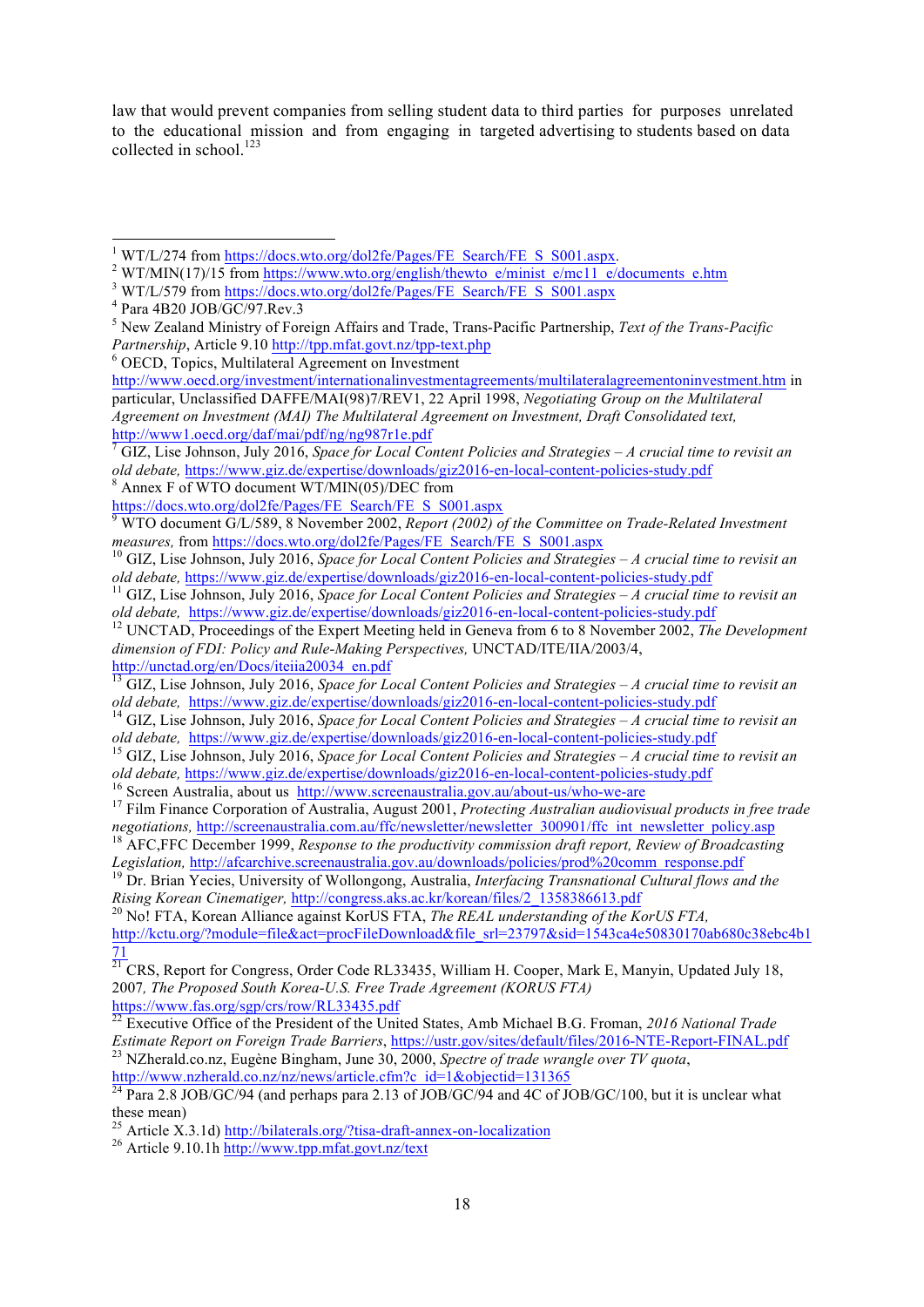27 2012 U.S. *Model Bilateral Investment Treaty, Treaty between the Government of the United States of America and the Government of [Country] concerning the encouragement and reciprocal protection of investment*, https://ustr.gov/sites/default/files/BIT%20text%20for%20ACIEP%20Meeting.pdf

<sup>28</sup> UNCTAD 2003, *Foreign direct investment and performance requirements: New evidence from selected countries,* UNCTAD/ITE/IIA/2003/7 http://unctad.org/en/docs/iteiia20037\_en.pdf <sup>29</sup> GIZ, Lise Johnson, July 2016, *Space for Local Content Policies and Strategies – A crucial time to revisit an* 

old debate, https://www.giz.de/expertise/downloads/giz2016-en-local-content-policies-study.pdf<br><sup>30</sup> GIZ, Lise Johnson, July 2016, *Space for Local Content Policies and Strategies – A crucial time to revisit an*<br>*old debate* 

<sup>31</sup> GIZ, Lise Johnson, July 2016, *Space for Local Content Policies and Strategies* – *A crucial time to revisit an old debate, https://www.giz.de/expertise/downloads/giz2016-en-local-content-policies-study.pdf* 

<sup>32</sup> See for example, GIZ, Lise Johnson, July 2016, Space for Local Content Policies and Strategies – A crucial *time to revisit an old debate,* https://www.giz.de/expertise/downloads/giz2016-en-local-content-policiesstudy.pdf

33Act, The App Association*, Mobile Mythbusting : WIFI,WAPI, and the Encryption Debate,*

http://actonline.org/2016/03/17/mobile-mythbusting-wifi-wapi-and-the-encryption-debate/. See also c/net,

Michael Kanellos, March 10, 2004, *Intel, others to stop shipping Wi-Fi to China*, http://www.cnet.com/news/intel-others-to-stop-shipping-wi-fi-to-china/.

http://www.com/news/intel-others-to-stop-stop-stop-stop-stop-stop-shipping-shipping-shipping-shipping-shipping-<br>35 New Zealand Ministry of Foreign Affairs and Trade, Trans-Pacific Partnership, *Text of the Trans-Pacific*

<sup>36</sup> 2012 U.S. *Model Bilateral Investment Treaty, Treaty between the Government of the United States of America* and the Government of [Country] concerning the encouragement and reciprocal protection of investment,<br>Article 8.1f) http://www.ustr.gov/sites/default/files/BIT%20text%20for%20ACIEP%20Meeting.pdf

<sup>37</sup> UNCTAD 2003, *Foreign direct investment and performance requirements : New evidence from selected countries. UNCTAD/ITE/IIA/2003/7. http://unctad.org/en/Docs/iteija20037 en.pdf* 

**countries, UNCTAD/ITE/IIA/2003/7, http://unctad.org/en/Docs/itemsearch, Zinpan**<br><sup>38</sup> The European Journal of Development Research, Vol.16, No.3, Autumn 2004, pp.687–715, Ha-Joon Chang, *Regulation of Foreign Investment in Historical Perspective,*

http://law.wisc.edu/gls/documents/foreign\_investment1.pdf

<sup>39</sup> GIZ, Lise Johnson, July 2016, *Space for Local Content Policies and Strategies – A crucial time to revisit an old debate*, https://www.giz.de/expertise/downloads/giz2016-en-local-content-policies-study.pdf

<sup>40</sup> Oxfam International, Watkins Kevin and Fowler Penny, 01 May 2002, *Rigged Rules and Double Standards: Trade, globalization and the fight against poverty, http://policy-practice.oxfam.org.uk/publications/rigged-rules*and-double-standards-trade-globalisation-and-the-fight-against-pov-112391<br><sup>41</sup> Myers, Ramon H. "The Economic Transformation of the Republic of China on Taiwan." The China

Quarterly, No. 99 (Sept. 1984): 517.

<sup>42</sup> *Virtual Institute Teaching Material on Transfer of Technology*, UNCTAD/GDS/2011/4 from http://unctad.org.

*Virtual Institute Teaching Material on Transfer of Technology*, UNCTAD/GDS/2011/4 from

http://unctad.org. 44 GIZ, Lise Johnson, July 2016, *Space for Local Content Policies and Strategies – A crucial time to revisit an*  old debate, https://www.giz.de/expertise/downloads/giz2016-en-local-content-policies-study.pdf<br>
<sup>45</sup> JOB/GC/97/Rev.3 para 4B20.<br>
<sup>46</sup> http://bilaterals.org/IMG/pdf/localization.pdf Article X.1.<br>
<sup>47</sup> Article 10.6, http://w

*Investment Agreements in Services*, UNCTAD/ITE/IIT/2005/2 http://unctad.org/en/Docs/iteiit20052\_en.pdf <sup>49</sup> UNCTAD, World Investment Report 2004, *The Shift Towards Services*

http://unctad.org/en/Docs/wir2004ch6\_en.pdf

<sup>50</sup> UNCTAD 2007, *Global Players from emerging Markets: Strengthening enterprise competitiveness though outward investment, UNCTAD/ITE/TEB/2006/9* http://unctad.org/en/Docs/iteteb20069\_en.pdf<br><sup>51</sup> WTO document S/FIN/W/74, *Impact of Technological Developments on regulatory and compliance aspects* 

*of Banking and other Financial Services under the GATS,* from

https://docs.wto.org/dol2fe/Pages/FE\_Search/FE\_S\_S001.aspx

<sup>52</sup> UNCTAD 2005, UNCTAD Series on International Investment Policies for Development, *International* 

*Investment Agreements in Services*, UNCTAD/ITE/IIT/2005/2 <u>http://unctad.org/en/Docs/iteiit20052\_en.pdf</u><br><sup>53</sup> Conflict of Laws and International Finance (The Law and Practice of International Finance, Vol. 6) (v. 6)Jul<br>31

<sup>54</sup> Eg European Commission, Trade, Trade in Services Agreement (TiSA) http://ec.europa.eu/trade/policy/infocus/tisa/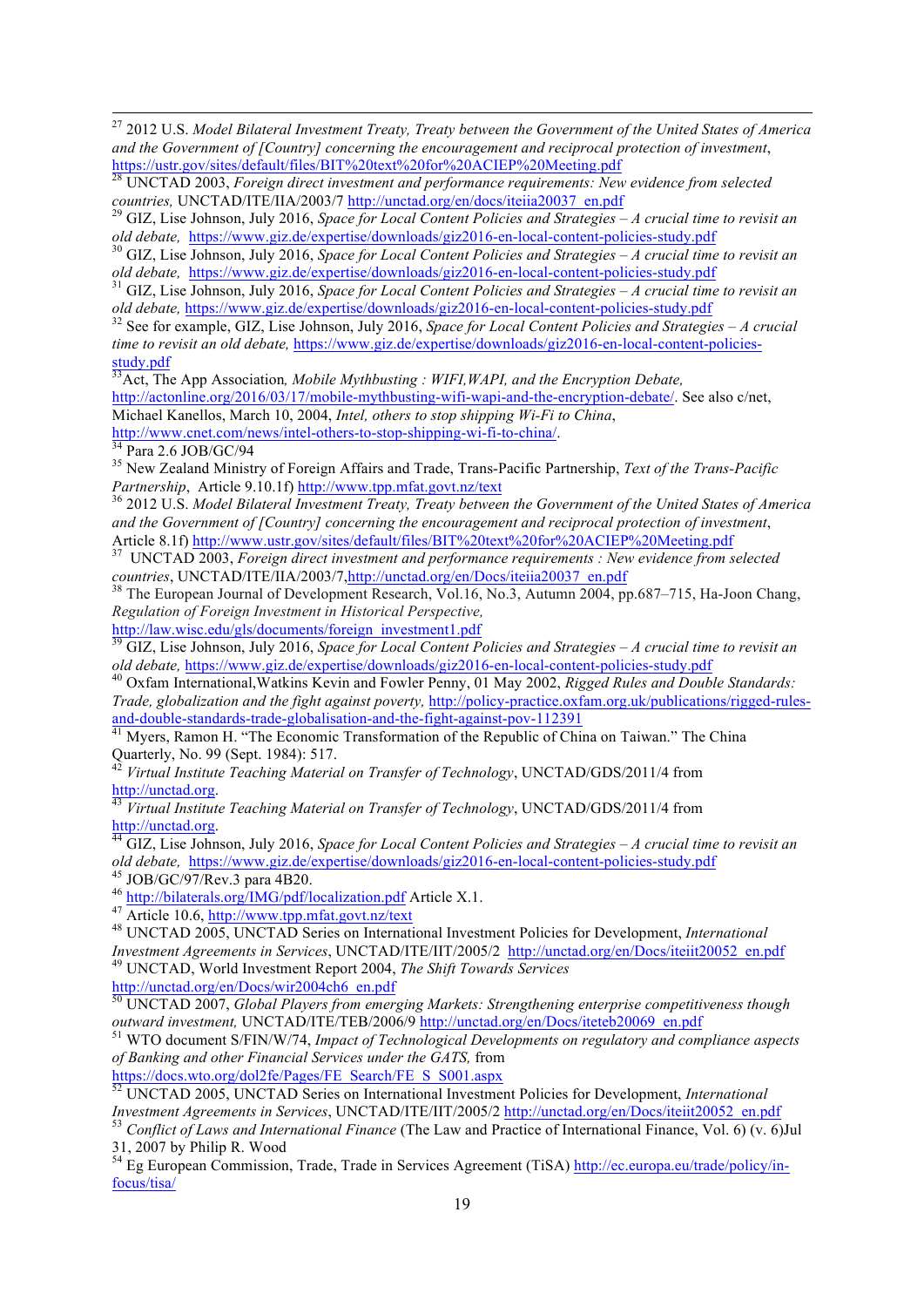<sup>55</sup> Article X.7 in the June 2016 version, WikiLeaks, document dated 27 June 2016, *TiSA Annex on Financial Services*, https://wikileaks.org/tisa/document/20160627 TiSA Annex-on-Financial-Services/.

<sup>56</sup> Eg see BIS Quarterly review. December 2012, Sebastian von Dahlen and Goetz von Peter, *Natural* catastrophes and global reinsurance - exploring the linkages, http://www.bis.org/publ/qtrpdf/r qt1212e.pdf <sup>57</sup> WTO document S/FIN/W/74, Impact of Technological Developments on regulatory and compliance aspects

*of Banking and other Financial Services under the GATS*, from

https://docs.wto.org/dol2fe/Pages/FE\_Search/FE\_S\_S001.aspx <sup>58</sup> IMF, April 16, 2010, *Cross-Cutting Themes in Economies with Large Banking Systems,* https://www.imf.org/external/np/pp/eng/2010/041610.pdf

<sup>59</sup> IMF, June2014, *Cross-Border Bank Resolution: Recent Developments,*

https://www.imf.org/external/np/pp/eng/2014/060214.pdf

<sup>60</sup> IMF, April 16, 2010, *Cross-Cutting Themes in Economies with Large Banking Systems,* https://www.imf.org/external/np/pp/eng/2010/041610.pdf

<sup>61</sup> Arthur L. Centoze, Pace University, Spring/Summer 2011, Case Study, *Iceland's Financial Meltdown,*

https://activityinsight.pace.edu/acentonze/intellcont/FIN644%20-<br>%20Icelands%20Financial%20Meltdown%20%28Case%29-1.pdf

<sup>62</sup> IMF, April 16, 2010, *Cross-Cutting Themes in Economies with Large Banking Systems,* 

https://www.imf.org/external/np/pp/eng/2010/041610.pdf<br>
63 Annex on Financial Services, para 2a).

<sup>64</sup> Eg see Public Citizen's Global Trade Watch,Ben Beachy, July 2, 2015, *TISA Leak Reveals 10 Key Threats to Commonsense Financial Regulations*, https://wikileaks.org/tisa/financial/04-2015/analysis/Analysis-TiSA-Financial-Services-Annex.pdf <sup>65</sup> TISA Annex on Electronic Commerce: *A preliminary analysis by the Canadian Internet Policy& Public* 

*Interest Clinic (CIPPIC)*, Tamir Israel, https://wikileaks.org/tisa/ecommerce/analysis/Analysis-TiSA-Electronic-Commerce-Annex.pdf

http://www.bakermckenzie.com/files/Uploads/Documents/North%20America/DoingBusinessGuide/Houston/bk \_internationallabor\_12.pdf

<sup>67</sup> University of Chicago Law School, Chicago Unbound, Occasional Papers, No.40, Jack L. Goldsmith, 1999, *Against Cyberanarchy*,

http://chicagounbound.uchicago.edu/cgi/viewcontent.cgi?article=1001&context=occasional\_papers

<sup>68</sup> Digital Commons @ LMU and LLS, Law Reviews,6-1-2003, Bruce Zagaris, *U.S. Efforts to Extradite Persons for Tax Offenses*, http://digitalcommons.lmu.edu/ilr/vol25/iss3/9/<br><sup>69</sup> Bochetto&Lentz,P.C. *Criminal fraud vs civil fraud: What's the difference*?

http://bochettoandlentz.com/criminal-fraud-vs-civil-fraud-whats-difference/<br><sup>70</sup> University of Chicago Law School, Chicago Unbound, Occasional Papers, No.40, Jack L. Goldsmith, 1999, *Against Cyberanarchy*,<br>http://chicagounbound.uchicago.edu/cgi/viewcontent.cgi?article=1001&context=occasional papers

 $\frac{1}{71}$ https://www.economist.com/news/leaders/21721656-data-economy-demands-new-approach-antitrust-rulesworlds-most-valuable-resource<br>
<sup>72</sup> For example http://www.cbc.ca/news/technology/data-is-the-new-oil-1.4259677,

https://www.wired.com/insights/2014/07/data-new-oil-digital-economy/,<br>https://www.forbes.com/sites/perryrotella/2012/04/02/is-data-the-new-oil/#2140fb087db3

- 
- 

 $\frac{\frac{73}{73} \frac{\text{http://uk.businessinsider.com/facebook-almost-20-per-user-us-and-canada-q4-2017-2}}{\text{https://www.economist.com/news/briefing/21721634-how-it-shaping-up-data-giving-rise-new-economy}}{\frac{\text{http://www.miamiherald.com/news/hrefing/21721634-how-it-shaping-up-data-giving-rise-new-economy}}{\frac{\text{http://www.miamiherald.com/news/nation-world/national/article30876663.html}}{\frac{\text{http://ig.f.com/how-much-is-your-personal-data-worth/flaxzz2uwygmG8O}}}{\frac{\text{https://www.fte.gov/system/files/documents/report/data$ 

<sup>78</sup> https://www.ftc.gov/system/files/documents/reports/data-brokers-call-transparency-accountability-report-<br>federal-transparency-accountability-report-<br> $\frac{1}{2}$ 

<sup>79</sup> http://edition.cnn.com/2017/09/05/opinions/russia-weaponize-ai-opinion-allen/index.html<br><sup>80</sup> Eg https://www.forbes.com/sites/bernardmarr/2016/12/06/what-is-the-difference-between-artificialintelligence-and-machine-learning/#300f712a2742<br><sup>81</sup> 'The Black Box Society: the secret algorithms that control money and information', Frank Pasquale, Harvard

University Press, 2015

<sup>82</sup> 'The Black Box Society: the secret algorithms that control money and information', Frank Pasquale, Harvard University Press, 2015

83 'The Black Box Society: the secret algorithms that control money and information', Frank Pasquale, Harvard University Press, 2015